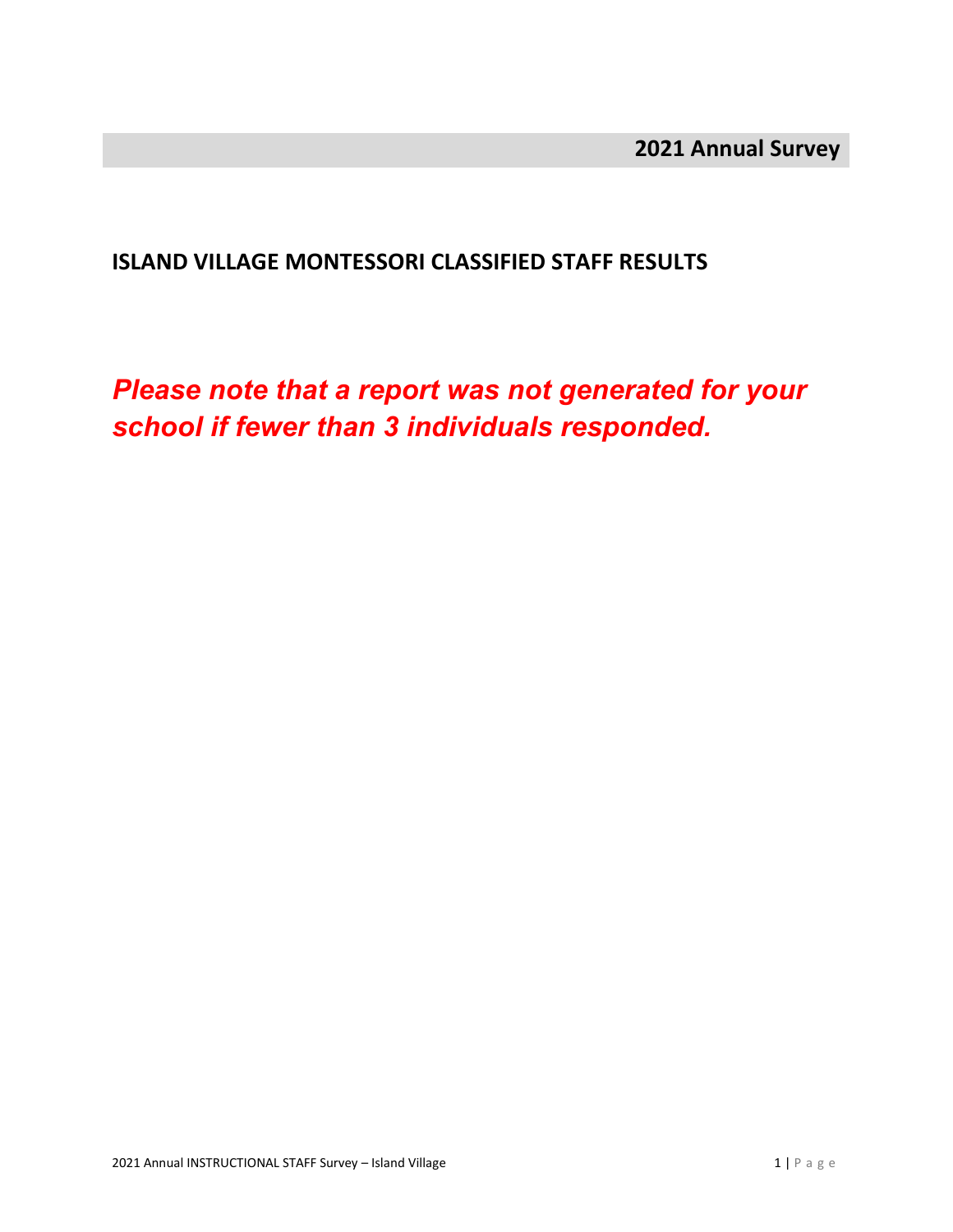#### **ISLAND VILLAGE MONTESSORI INSTRUCTIONAL STAFF RESULTS**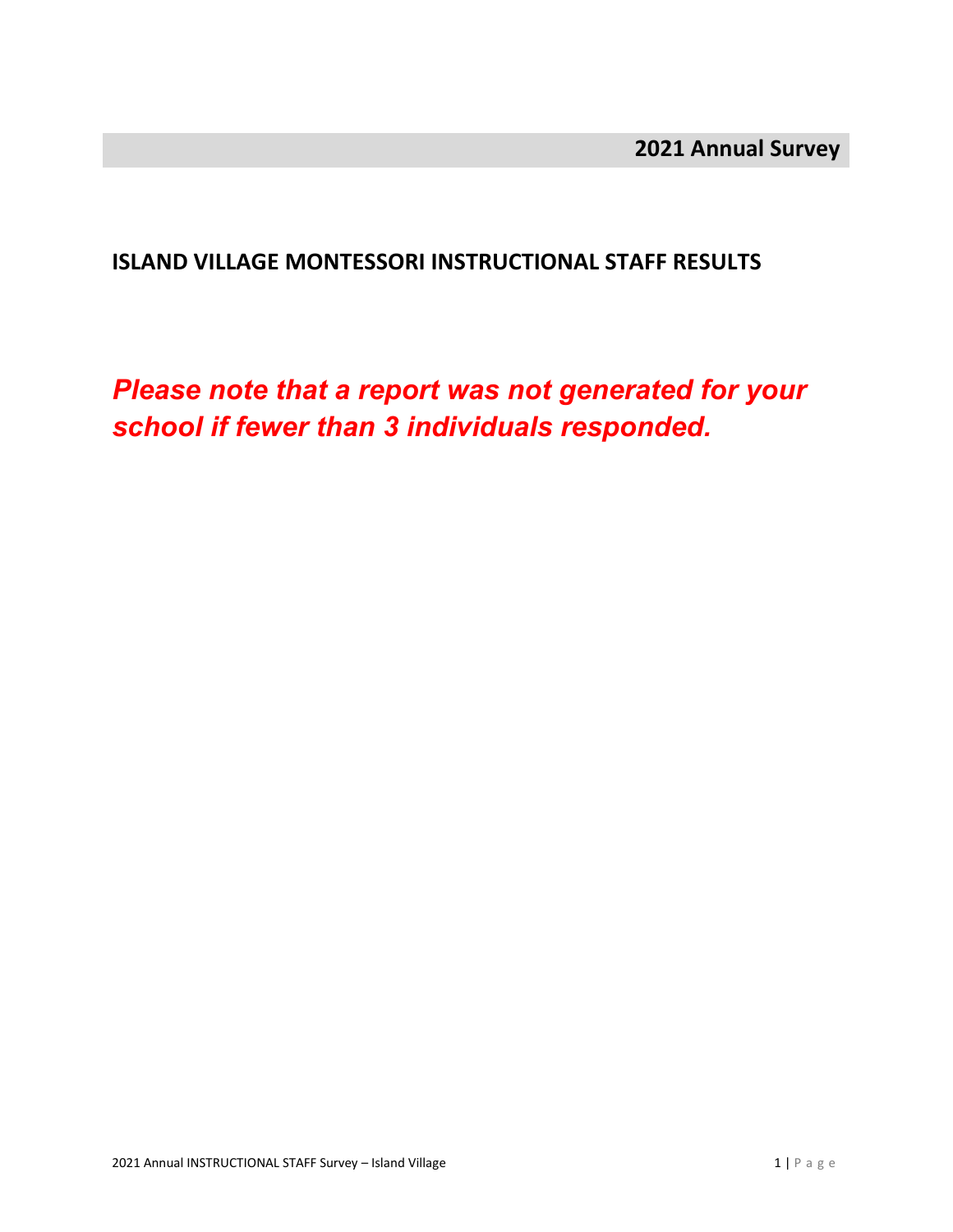#### **SARASOTA ACADEMY OF THE ARTS CLASSIFIED STAFF RESULTS**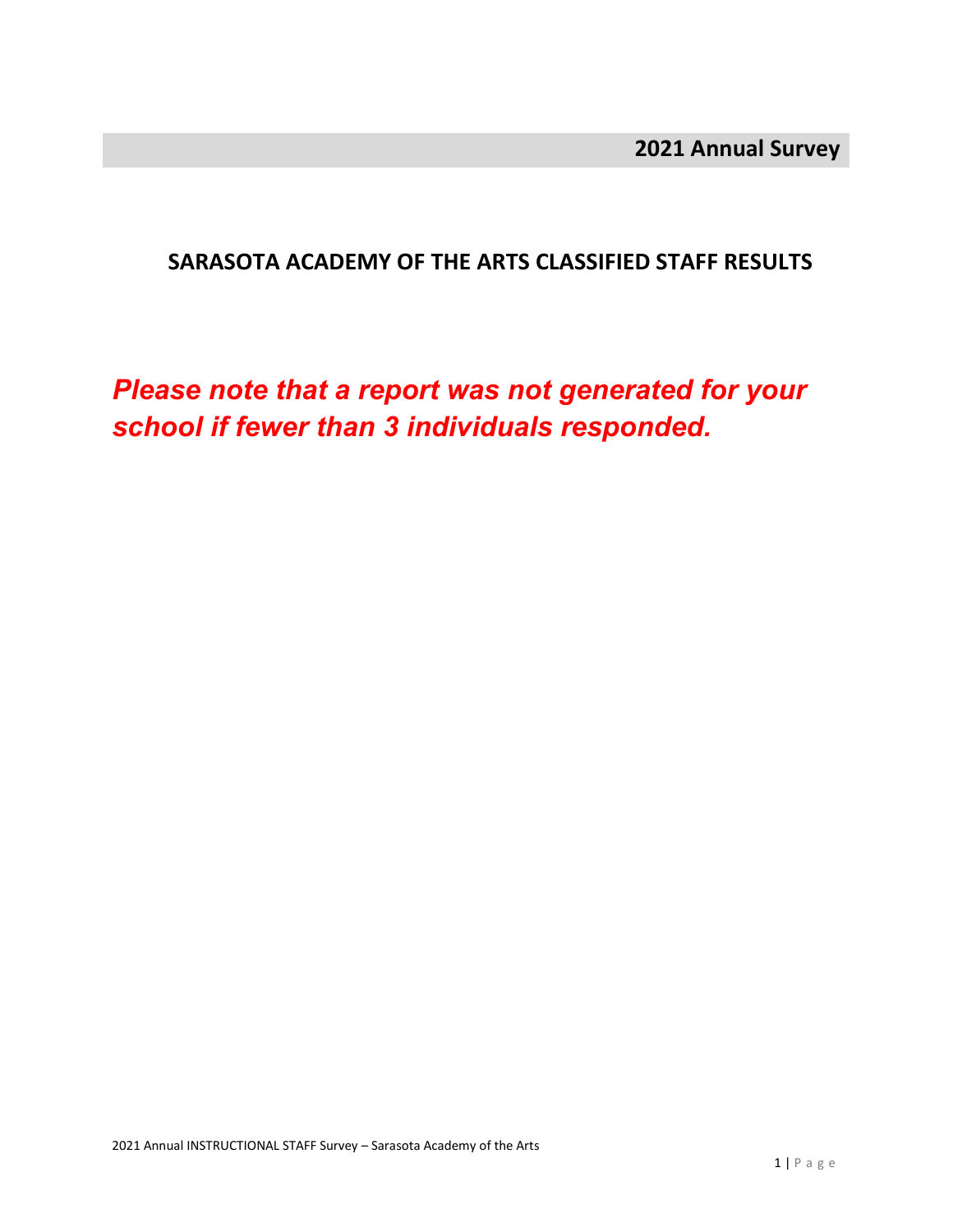#### **SARASOTA SUNCOAST ACADEMY CLASSIFIED STAFF RESULTS**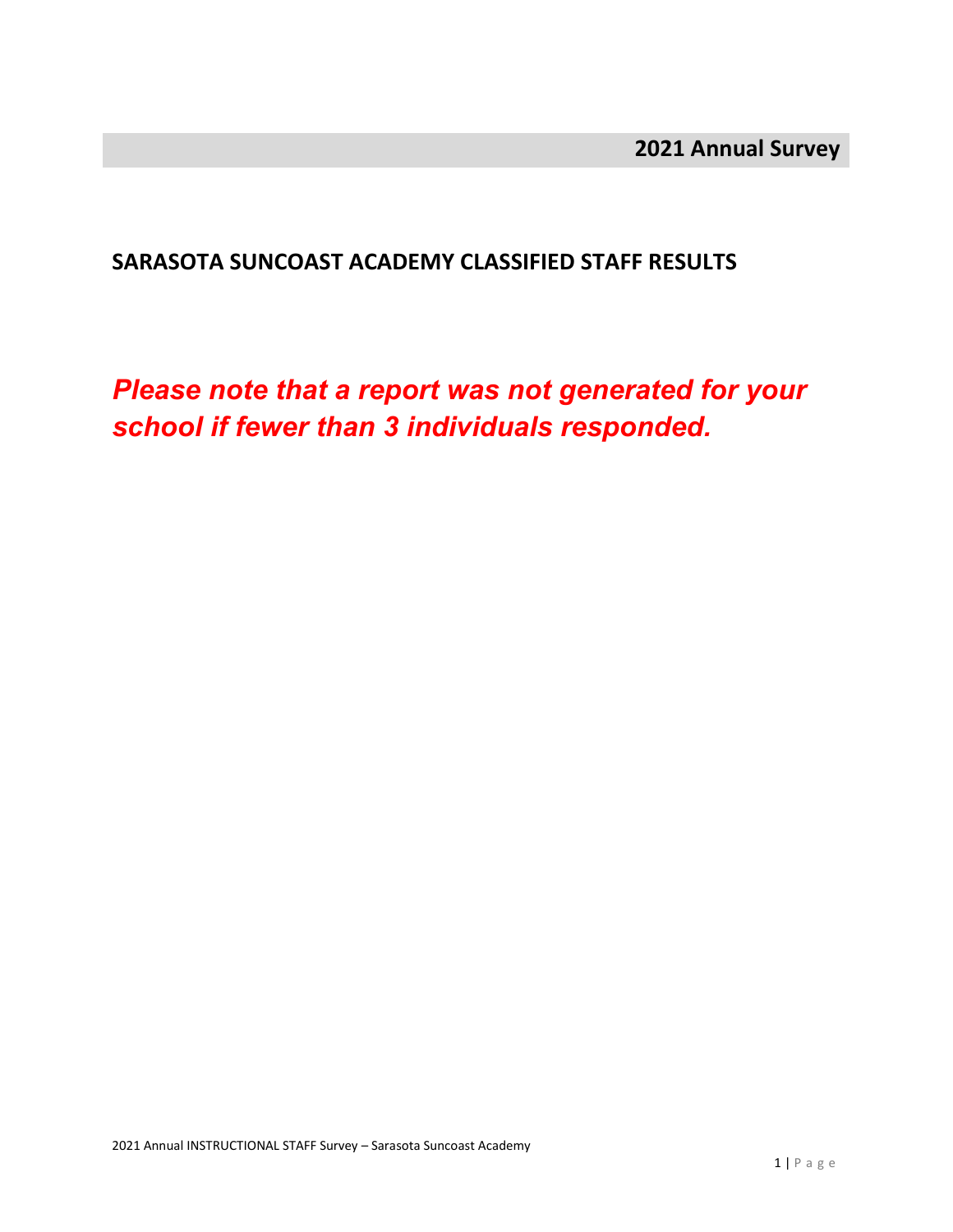#### **SARASOTA SUNCOAST ACADEMY INSTRUCTIONAL STAFF RESULTS**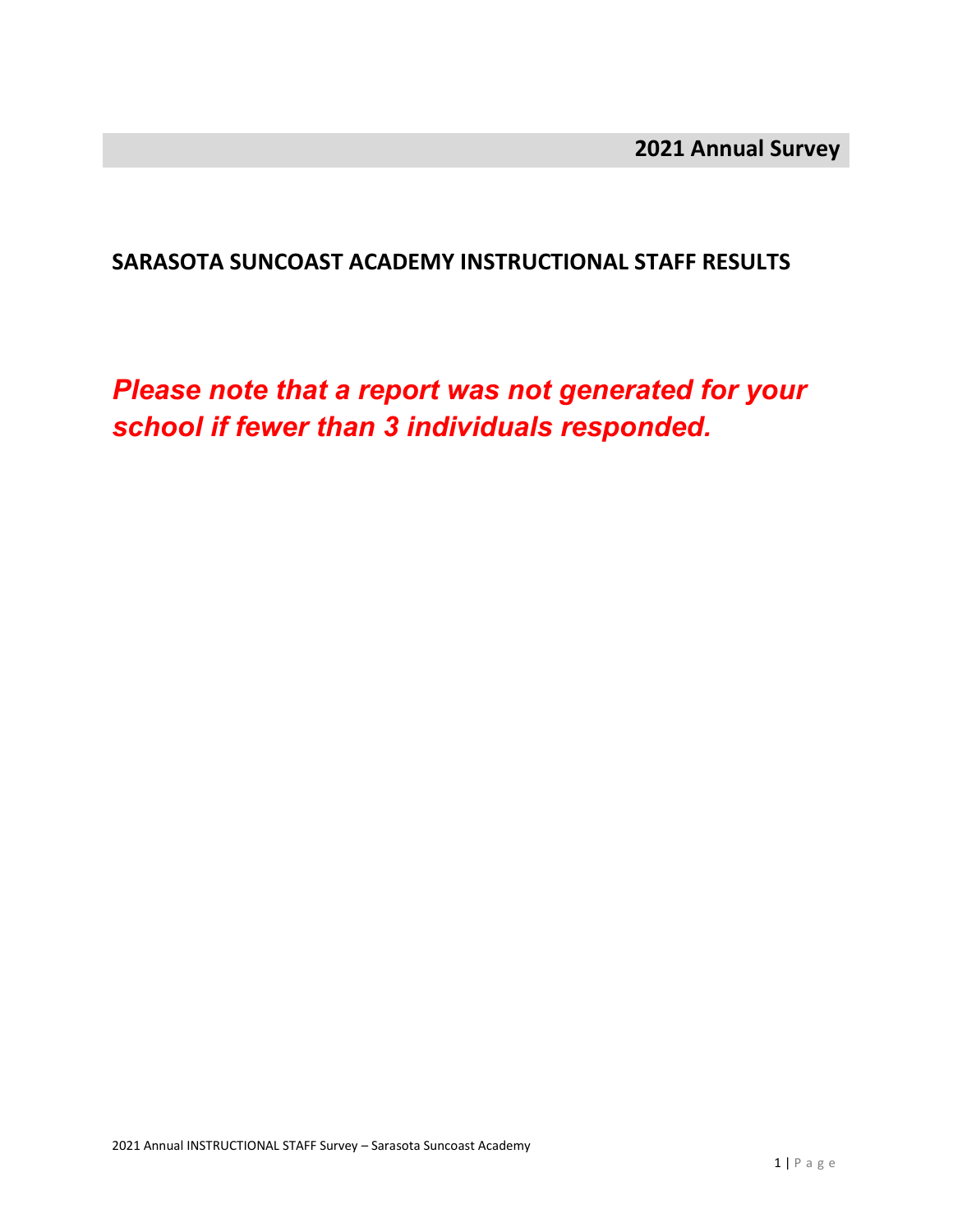#### **SKY ACADEMY ENGLEWOOD CLASSIFIED STAFF RESULTS**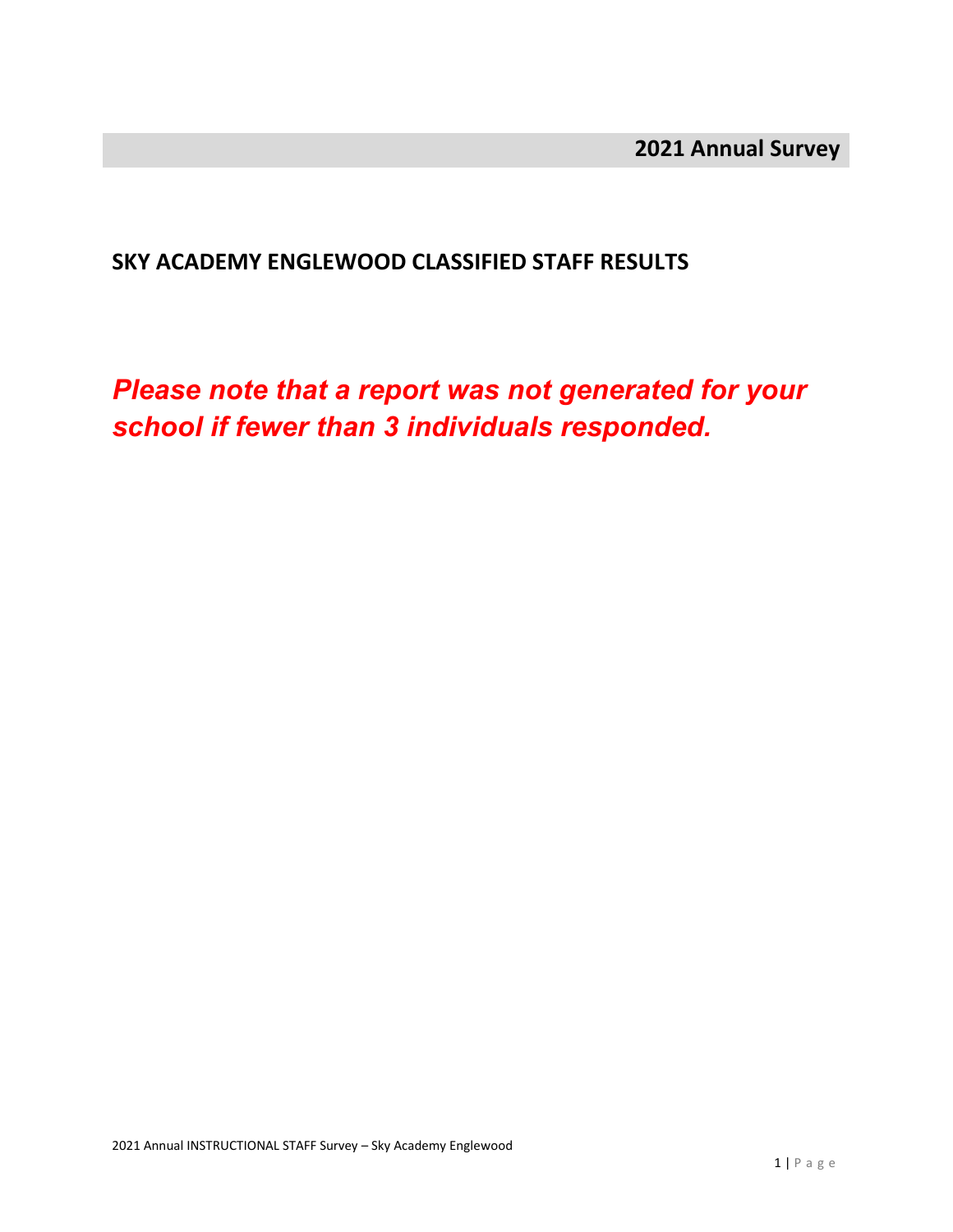#### **SKY ACADEMY ENGLEWOOD INSTRUCTIONAL STAFF RESULTS**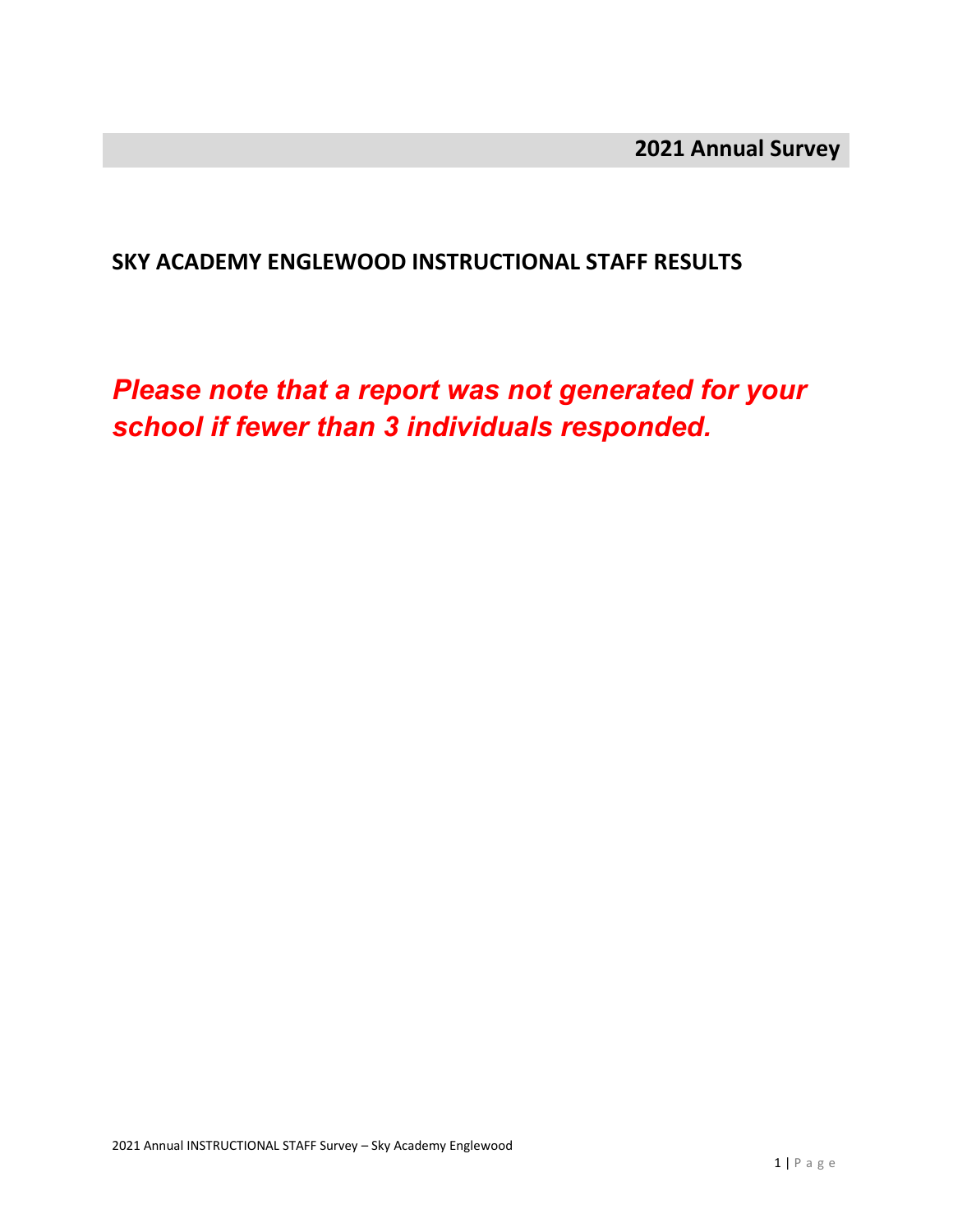#### **SKY ACADEMY VENICE CLASSIFIED STAFF RESULTS**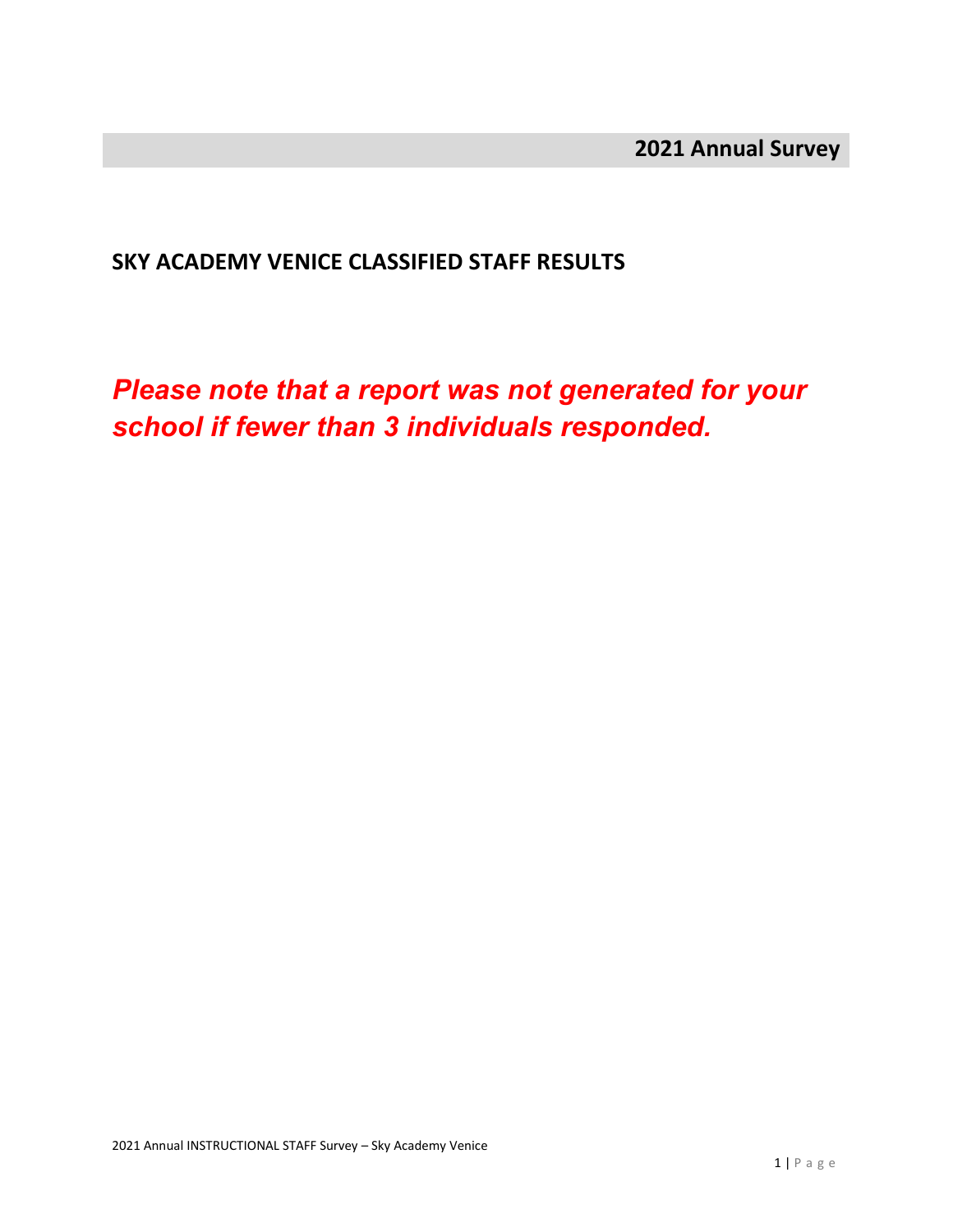#### **SKY ACADEMY VENICE INSTRUCTIONAL STAFF RESULTS**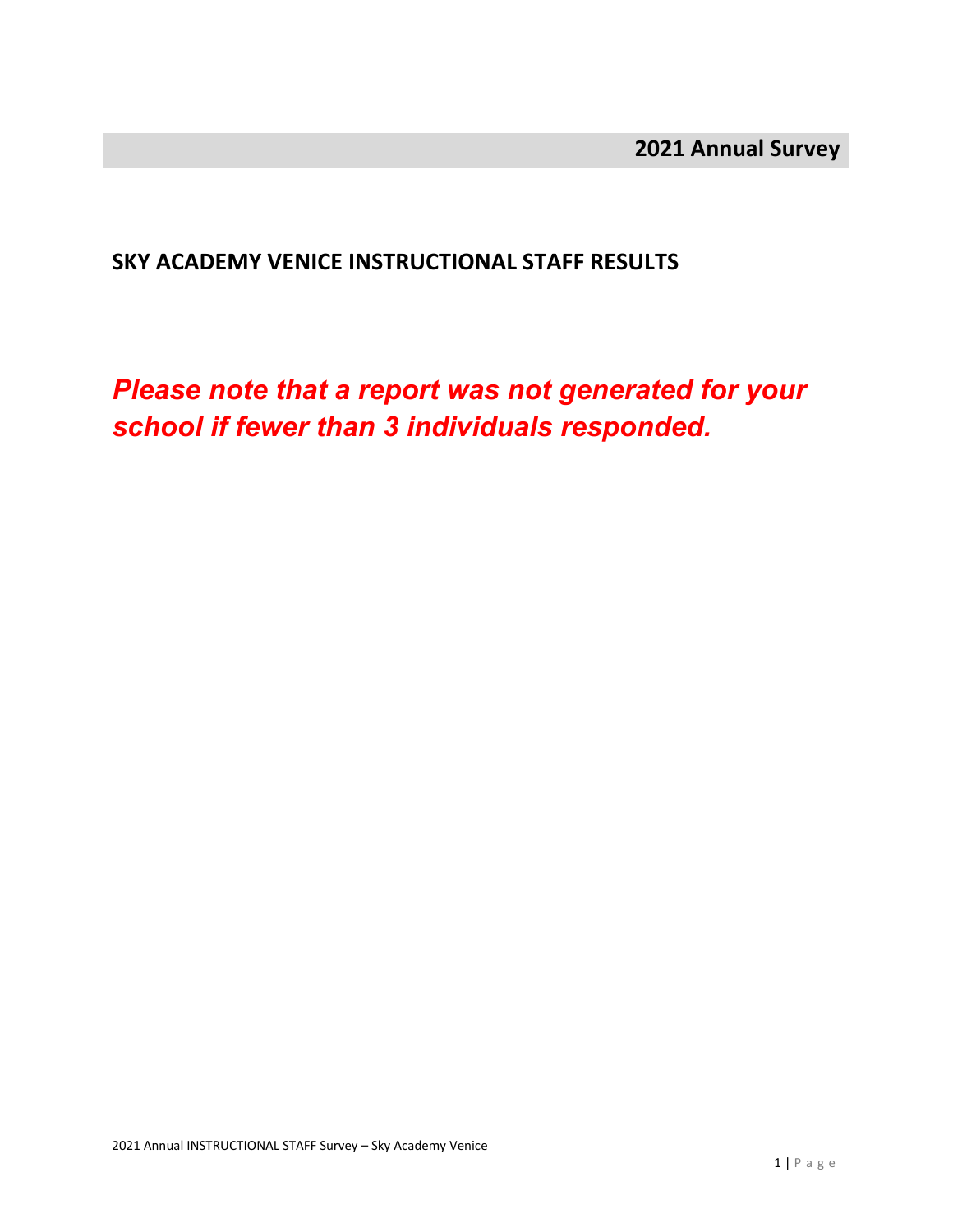#### **STUDENT LEADERSHIP ACADEMY CLASSIFIED STAFF RESULTS**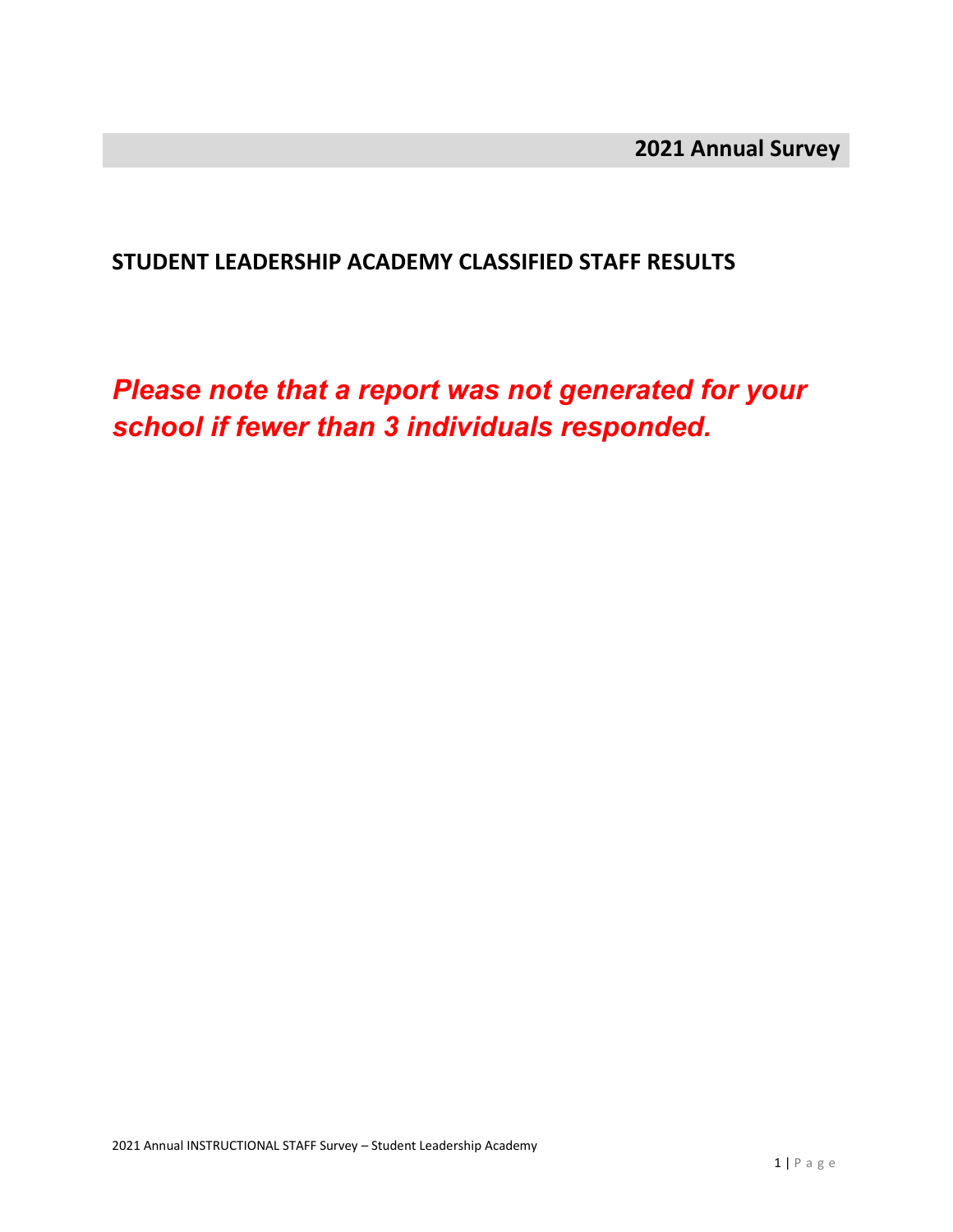#### **STUDENT LEADERSHIP ACADEMY INSTRUCTIONAL STAFF RESULTS**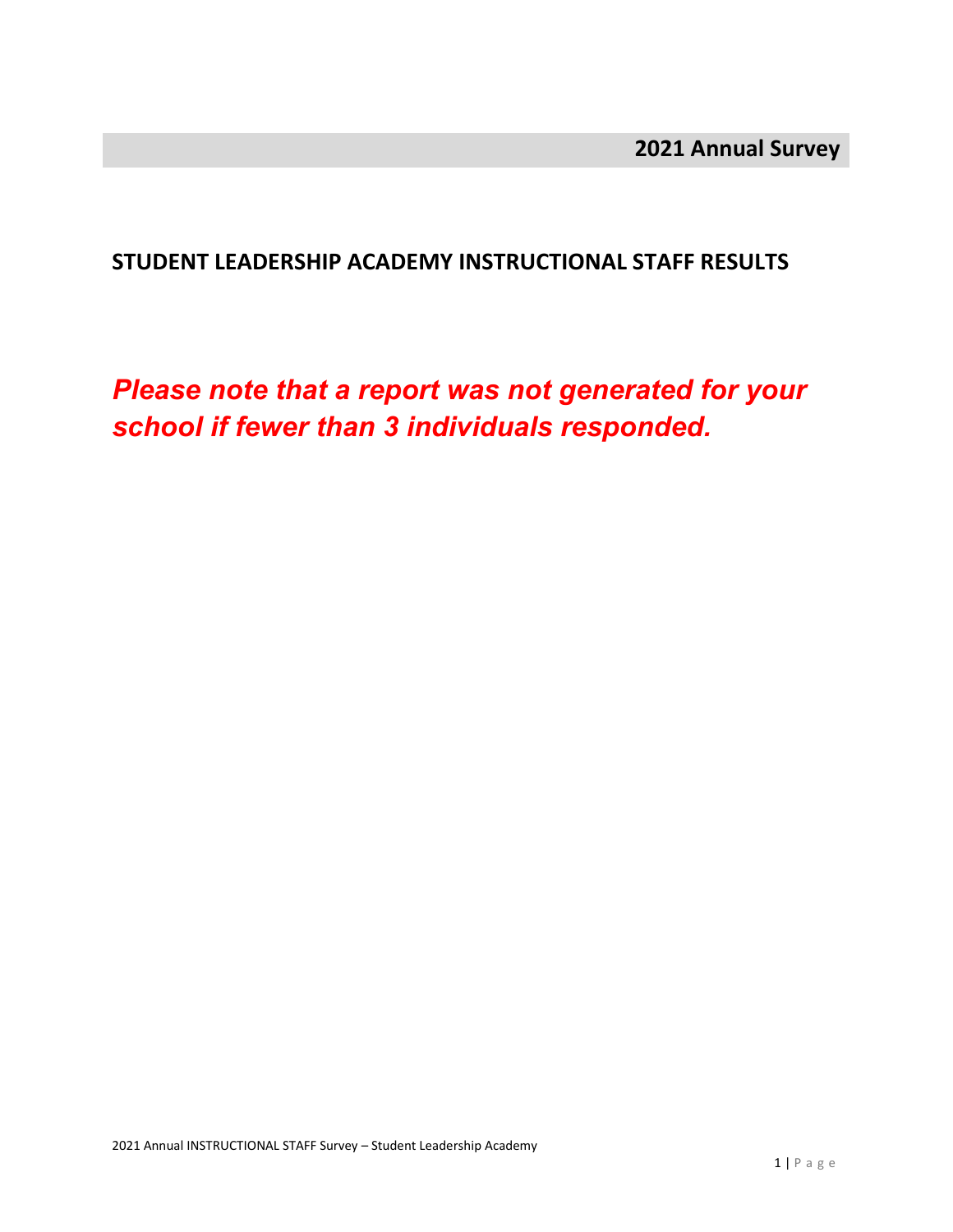**SUNCOAST SCHOOL FOR INNOVATIVE STUDIES CLASSIFIED STAFF RESULTS**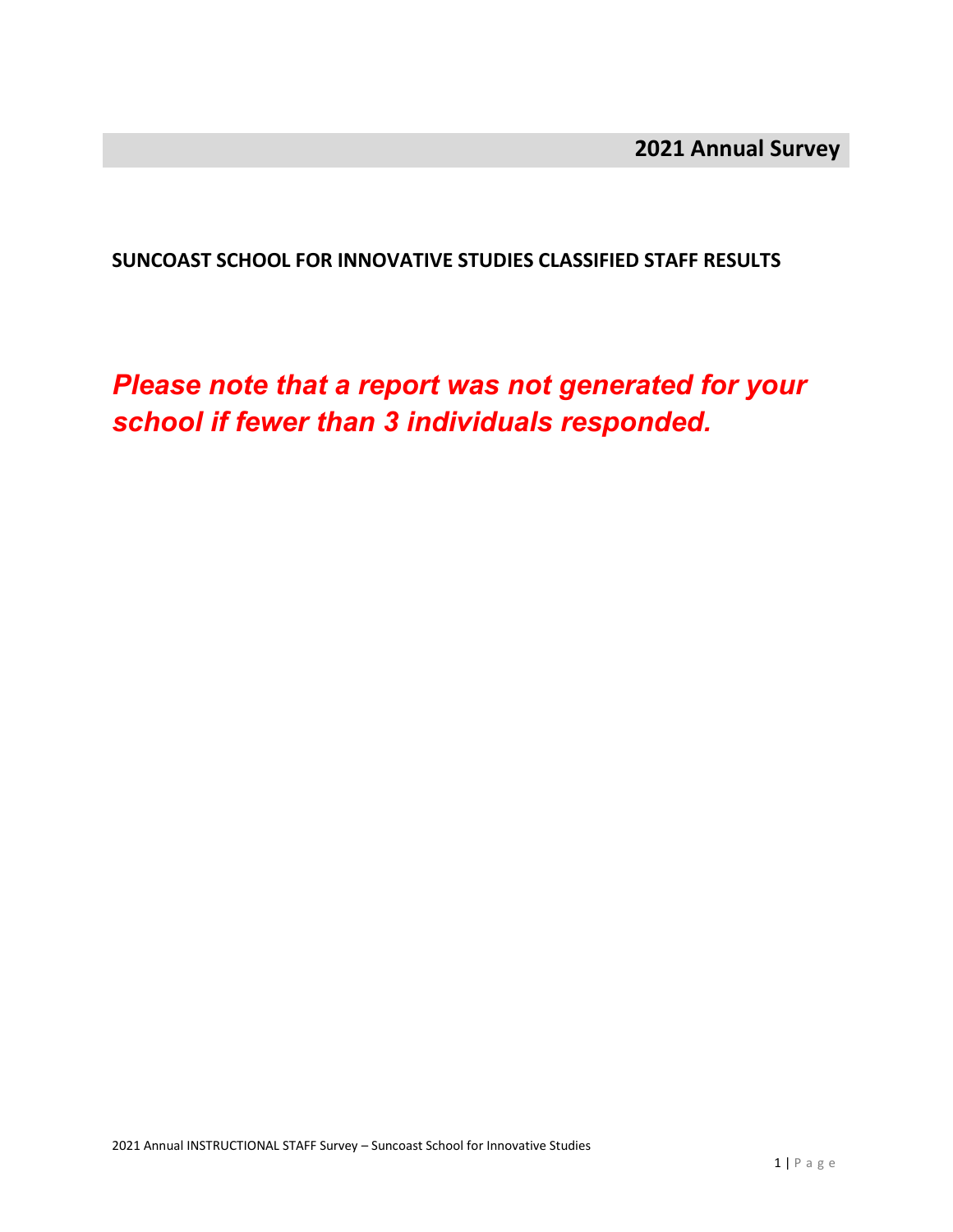**SUNCOAST SCHOOL FOR INNOVATIVE STUDIES INSTRUCTIONAL STAFF RESULTS**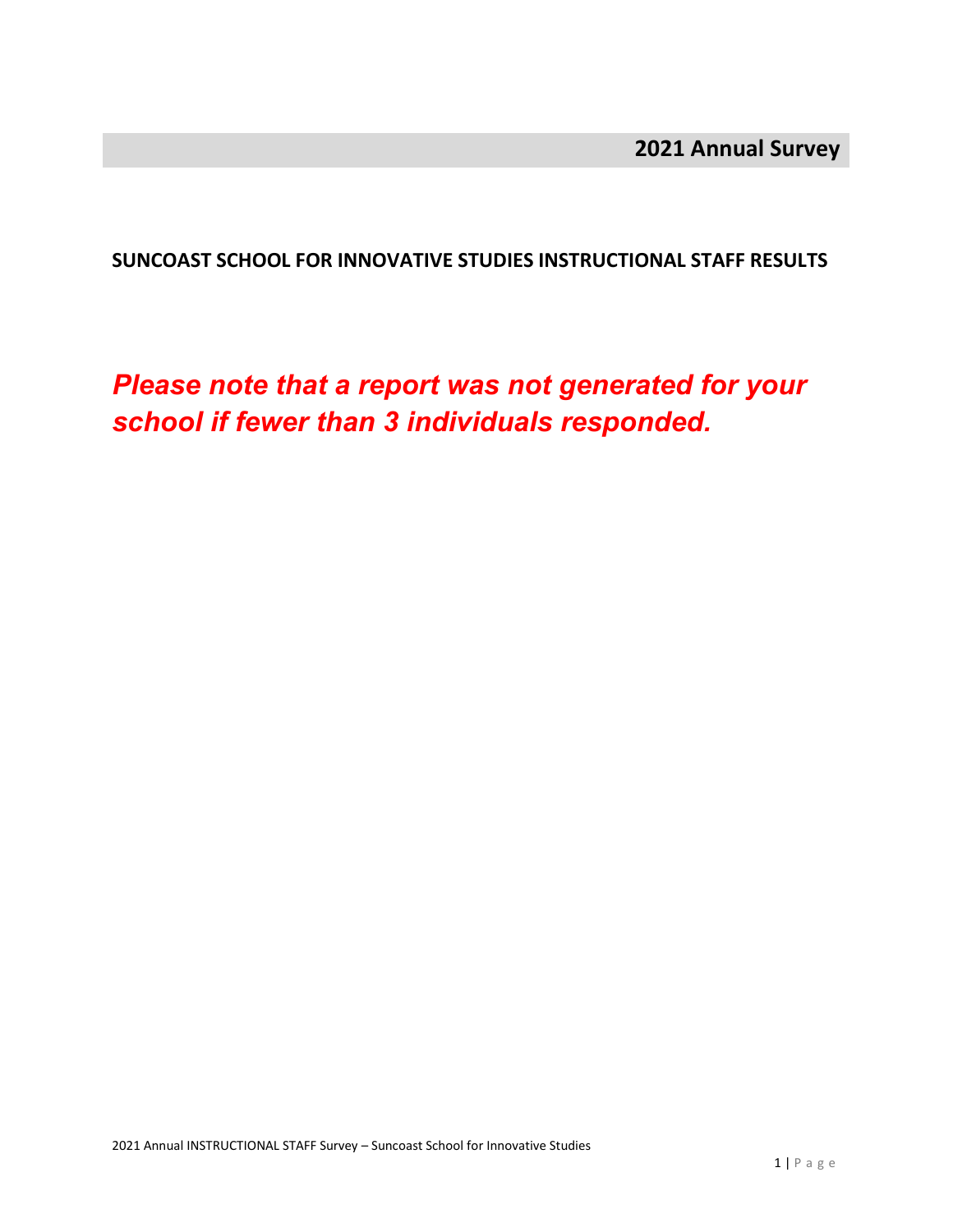# Sarasota Academy of the Arts Instructional Staff Report

*2021 Annual INSTRUCTIONAL STAFF Survey*

# **How much do you agree or disagree with the following statements about your school/work location?**

|                                                               |                 |        |                 |                 | Not applicable<br>to my assigned |              |
|---------------------------------------------------------------|-----------------|--------|-----------------|-----------------|----------------------------------|--------------|
|                                                               |                 |        |                 |                 | duties/role OR                   |              |
|                                                               | <b>Strongly</b> |        |                 | <b>Strongly</b> | I choose not to                  |              |
| Question                                                      | Agree           | Agree  | <b>Disagree</b> | <b>Disagree</b> | respond                          | <b>Total</b> |
| I am comfortable with my level of                             |                 |        |                 |                 |                                  |              |
| decision-making at my<br>school/department                    | 33.33%          | 50.00% | 0.00%           | 16.67%          | 0.00%                            | 6            |
| I am comfortable discussing                                   |                 |        |                 |                 |                                  |              |
| concerns with my supervisor                                   | 33.33%          | 33.33% | 16.67%          | 16.67%          | 0.00%                            | 6            |
| My administrator(s)/supervisor(s)                             |                 |        |                 |                 |                                  |              |
| foster a culture of support at my                             | 16.67%          | 50.00% | 16.67%          | 16.67%          | $0.00\%$                         | 6            |
| school/department                                             |                 |        |                 |                 |                                  |              |
| My administrator(s)/supervisor(s)                             |                 |        |                 |                 |                                  |              |
| foster a culture of collaboration                             | 16.67%          | 33.33% | 33.33%          | 16.67%          | 0.00%                            | 6            |
| <b>Collaboration among staff</b>                              |                 |        |                 |                 |                                  |              |
| members is an expectation at my                               | 50.00%          | 33.33% | 0.00%           | 16.67%          | $0.00\%$                         | 6            |
| school/department                                             |                 |        |                 |                 |                                  |              |
| The staff work together to ensure                             |                 |        |                 |                 |                                  |              |
| an orderly environment at my                                  | 50.00%          | 50.00% | 0.00%           | 0.00%           | 0.00%                            | 6            |
| school/department                                             |                 |        |                 |                 |                                  |              |
| I am clearly informed about                                   |                 |        |                 |                 |                                  |              |
| policies and procedures at my                                 | 16.67%          | 66.67% | 16.67%          | 0.00%           | 0.00%                            | 6            |
| school site/department                                        |                 |        |                 |                 |                                  |              |
| I have access to written                                      |                 |        |                 |                 |                                  |              |
| school/department emergency<br>plans that clearly describe    | 50.00%          | 33.33% | 16.67%          | 0.00%           | 0.00%                            | 6            |
| procedures to follow                                          |                 |        |                 |                 |                                  |              |
| My school/department provides                                 |                 |        |                 |                 |                                  |              |
| me with effective training in safety                          | 33.33%          | 33.33% | 33.33%          | 0.00%           | 0.00%                            | 6            |
| procedures                                                    |                 |        |                 |                 |                                  |              |
| The Student Code of Conduct is<br>applied equally to students | 33.33%          | 33.33% | 16.67%          | 16.67%          | 0.00%                            | 6            |
| <b>Staff recognize students for</b><br>positive behavior      | 33.33%          | 66.67% | 0.00%           | 0.00%           | 0.00%                            | 6            |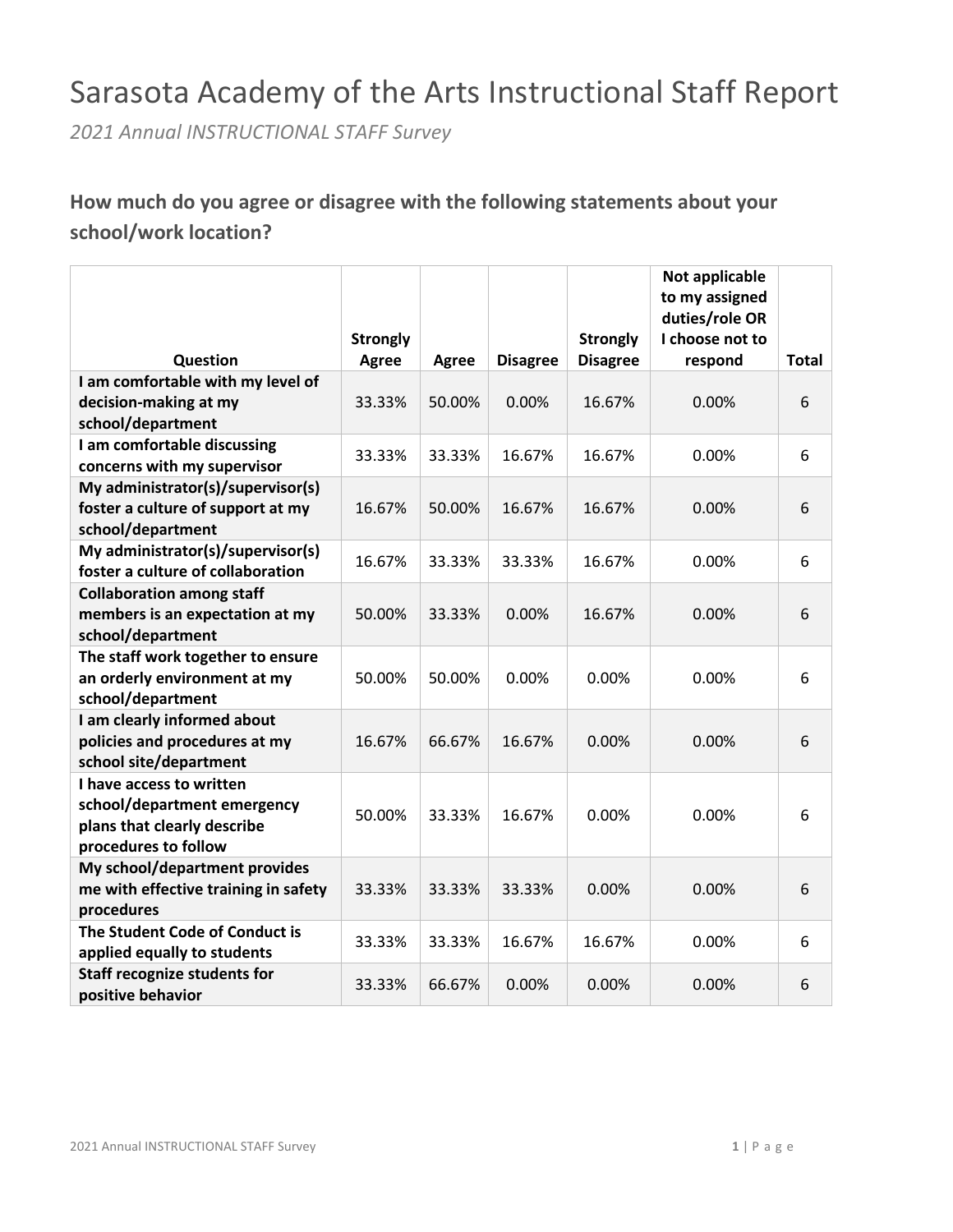#### **I have been or felt uncomfortable because of the words or actions of others about:**

| Question                        | Yes    | <b>No</b> | <b>Total</b> |
|---------------------------------|--------|-----------|--------------|
| race or ethnicity               | 0.00%  | 100.00%   | 5            |
| cultural background or religion | 0.00%  | 100.00%   | 6            |
| physical or mental abilities    | 16.67% | 83.33%    | 6            |
| sexuality                       | 16.67% | 83.33%    | 6            |

# **How much do you agree or disagree with the following statements?**

|                                                                                                                                                   | <b>Strongly</b> |        |                 | <b>Strongly</b> | Not applicable to my<br>assigned duties/role<br>OR I choose not to |              |
|---------------------------------------------------------------------------------------------------------------------------------------------------|-----------------|--------|-----------------|-----------------|--------------------------------------------------------------------|--------------|
| Question                                                                                                                                          | <b>Agree</b>    | Agree  | <b>Disagree</b> | <b>Disagree</b> | respond                                                            | <b>Total</b> |
| I am comfortable helping<br>parents support their<br>children's learning at home                                                                  | 83.33%          | 0.00%  | 0.00%           | 0.00%           | 16.67%                                                             | 6            |
| I am comfortable helping<br>parents understand when<br>their child needs to learn<br>social, emotional, and/or<br>character skills                | 66.67%          | 16.67% | 0.00%           | 0.00%           | 16.67%                                                             | 6            |
| I am provided with the<br>appropriate resources and<br>support to use technology to<br>help me improve the delivery<br>of instruction or services | 16.67%          | 50.00% | 16.67%          | 0.00%           | 16.67%                                                             | 6            |
| I am provided with the<br>appropriate resources and<br>support to analyze relevant<br>data to guide my instructional<br>practice or work          | 16.67%          | 33.33% | 16.67%          | 0.00%           | 33.33%                                                             | 6            |
| I consistently use student data<br>from classwork and<br>assessments to guide my<br>instruction                                                   | 33.33%          | 50.00% | 0.00%           | 0.00%           | 16.67%                                                             | 6            |
| Our school has the appropriate<br>staffing to support students<br>with special needs or<br>disabilities                                           | 0.00%           | 50.00% | 33.33%          | 16.67%          | 0.00%                                                              | 6            |
| I know how to get information<br>and who to ask for resources<br>to support me when working<br>with students with disabilities                    | 16.67%          | 50.00% | 16.67%          | 0.00%           | 16.67%                                                             | 6            |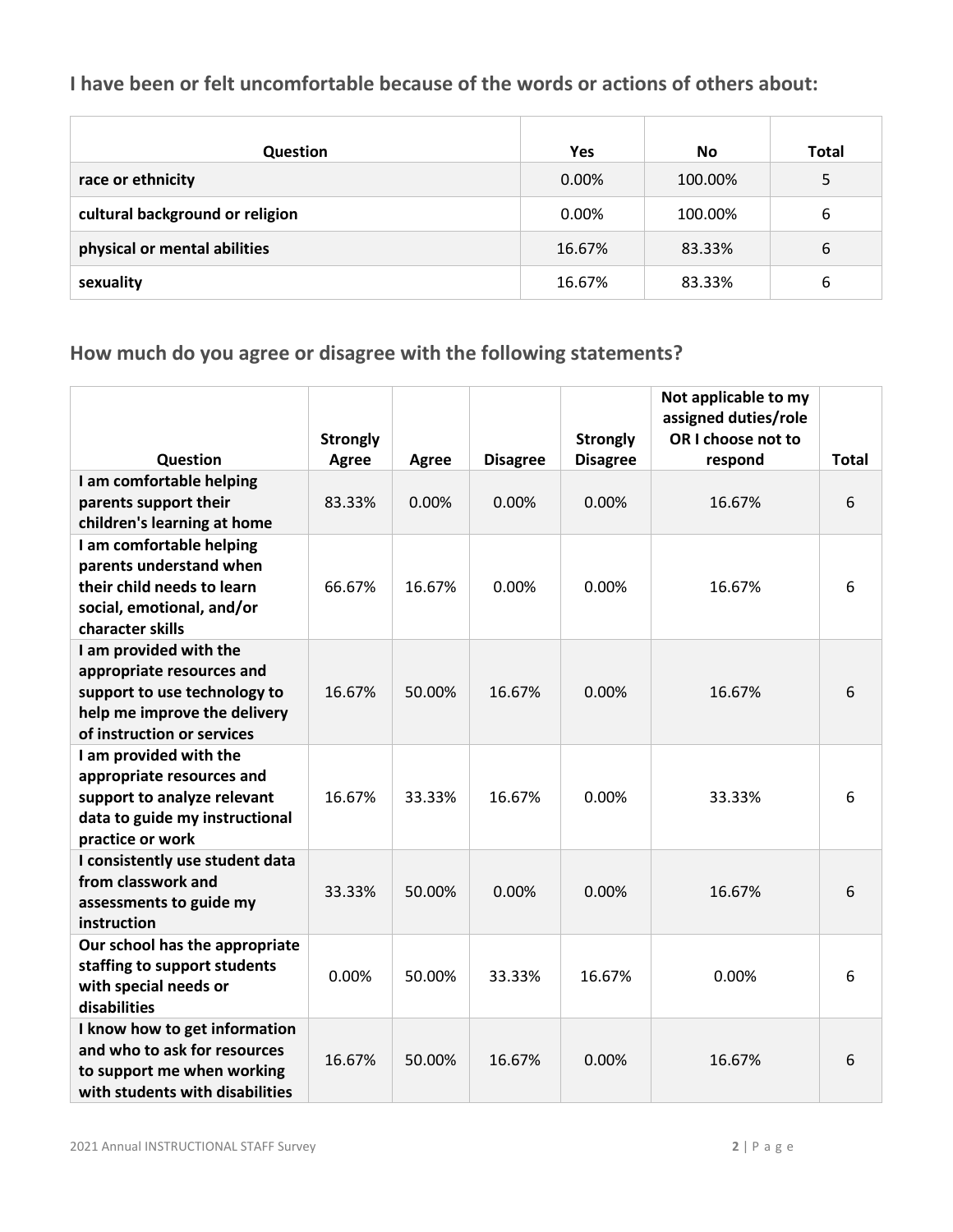**Please indicate the frequency of use for communication between parents/families and yourself.**

| <b>Question</b>           | <b>Always</b> | <b>Often</b> | <b>Sometimes</b> | Rarely   | <b>Not Applicable</b> | <b>Total</b> |
|---------------------------|---------------|--------------|------------------|----------|-----------------------|--------------|
| <b>Telephone calls</b>    | 40.00%        | 20.00%       | 20.00%           | $0.00\%$ | 20.00%                | 5            |
| <b>Text messages</b>      | 16.67%        | 50.00%       | 0.00%            | 16.67%   | 16.67%                | 6            |
| <b>Emails</b>             | 83.33%        | 0.00%        | $0.00\%$         | 0.00%    | 16.67%                | 6            |
| <b>Remind Application</b> | 20.00%        | 20.00%       | 0.00%            | $0.00\%$ | 60.00%                | 5            |
| <b>Blackboard</b>         | 0.00%         | 0.00%        | 40.00%           | 0.00%    | 60.00%                | 5            |
| <b>Class Dojo</b>         | 0.00%         | 0.00%        | $0.00\%$         | 20.00%   | 80.00%                | 5            |
| <b>Teacher Newsletter</b> | 40.00%        | 0.00%        | $0.00\%$         | 40.00%   | 20.00%                | 5            |
| <b>Other</b>              | 33.33%        | 0.00%        | 0.00%            | 0.00%    | 66.67%                | 3            |

**Identify your knowledge and understanding about: (0 being the least and 10 being the most)**

| <b>Field</b>                                            | Mean | Count |
|---------------------------------------------------------|------|-------|
| using the Multi-Tiered System of Support (MTSS) process | 6.50 | 4     |
| adjusting my instruction based on an ESE child's IEP    | 9.25 | 4     |

**Strategies I use most often to close the achievement gap for all students (i.e. Black, Hispanic, ELL, SWD, High/Low Socio-Economic Status) are: Choose all that apply.**

| Strategies I use most often to close the achievement gap for all students (i.e. Black, Hispanic, ELL,<br>SWD, High/Low Socio-Economic Status) are: Choose all that apply. | Percentage |
|---------------------------------------------------------------------------------------------------------------------------------------------------------------------------|------------|
| Providing small group instruction                                                                                                                                         | 21.43%     |
| Recommending kids for Advance Work Classes/Accelerated Courses                                                                                                            | 7.14%      |
| Re-grouping students based on the data                                                                                                                                    | 14.29%     |
| <b>Mentoring</b>                                                                                                                                                          | 21.43%     |
| Using effective classroom management skills                                                                                                                               | 35.71%     |
| <b>Total</b>                                                                                                                                                              | 14         |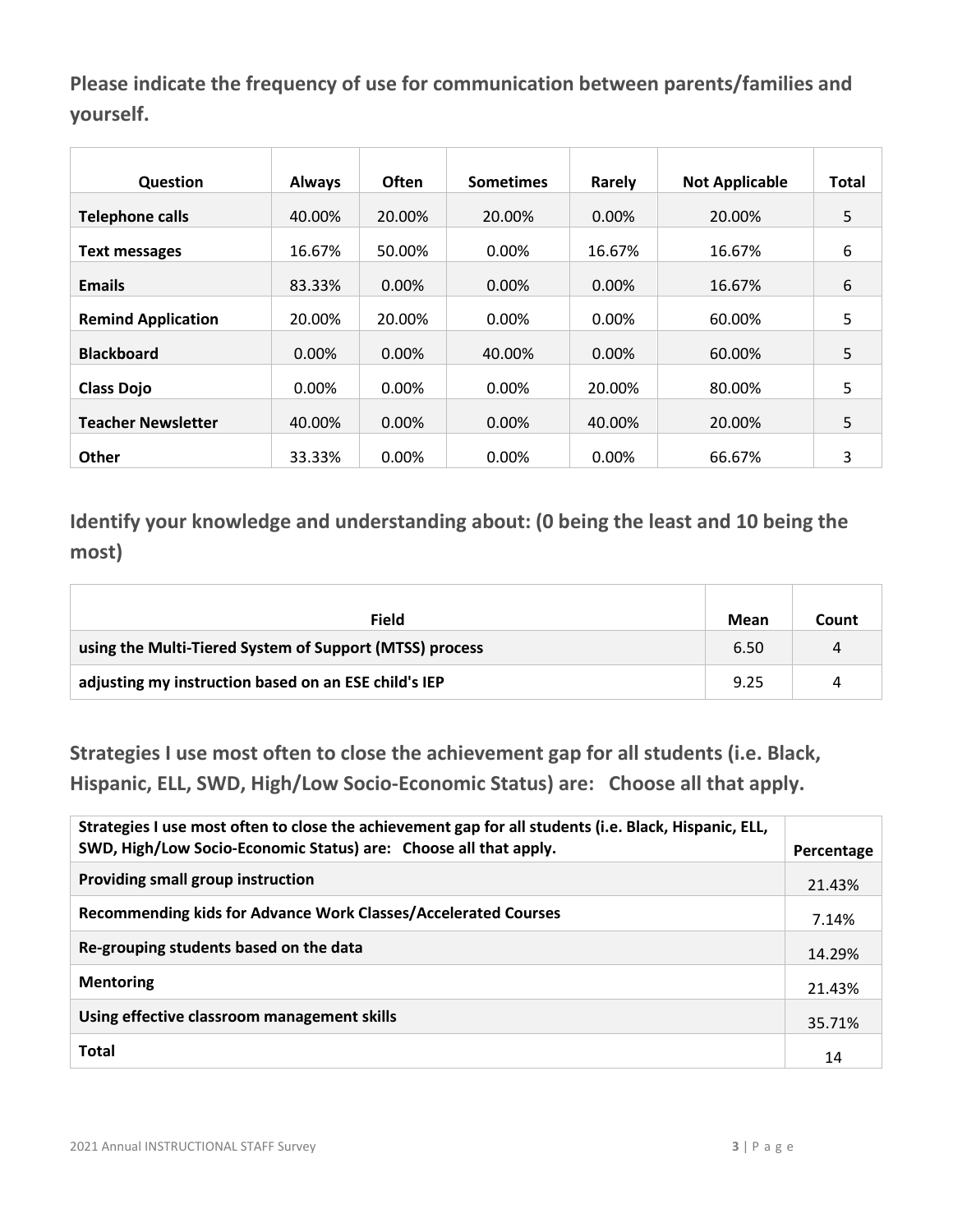**How much do you agree or disagree with the following statements?**

| Question                                                                                                                                        | <b>Strongly</b><br>Agree | Agree  | <b>Disagree</b> | <b>Strongly</b><br><b>Disagree</b> | Not applicable to<br>my assigned<br>duties/role OR I<br>choose not to<br>respond | <b>Total</b> |
|-------------------------------------------------------------------------------------------------------------------------------------------------|--------------------------|--------|-----------------|------------------------------------|----------------------------------------------------------------------------------|--------------|
| Staff provide effective confidential                                                                                                            |                          |        |                 |                                    |                                                                                  |              |
| support and referral services for<br>students needing help (e.g. a student<br>assistance program)                                               | $0.00\%$                 | 80.00% | $0.00\%$        | $0.00\%$                           | 20.00%                                                                           | 5            |
| This school/department provides the<br>materials, resources, and training<br>necessary for me to support<br>students' social or emotional needs | 0.00%                    | 40.00% | 40.00%          | 0.00%                              | 20.00%                                                                           | 5            |
| This school/department places a<br>priority on helping students with<br>their social, emotional, and<br>behavioral problems                     | 0.00%                    | 80.00% | 20.00%          | 0.00%                              | 0.00%                                                                            | 5            |
| <b>Mental Health Services were</b><br>available to students/families I<br>referred, when needed                                                 | 20.00%                   | 40.00% | 20.00%          | 0.00%                              | 20.00%                                                                           | 5            |
| The mental and physical well-being<br>of staff is a priority                                                                                    | 0.00%                    | 40.00% | 40.00%          | 20.00%                             | $0.00\%$                                                                         | 5            |

**How much do you agree or disagree with the following statements about your school/work site?**

| <b>Question</b>                                                                            | <b>Strongly</b><br>Agree | Agree  | <b>Disagree</b> | <b>Strongly</b><br><b>Disagree</b> | Not applicable to my<br>assigned duties/role OR I<br>choose not to respond | Total |
|--------------------------------------------------------------------------------------------|--------------------------|--------|-----------------|------------------------------------|----------------------------------------------------------------------------|-------|
| My school/work site has<br>adequate heating, cooling,<br>and/or lighting systems           | 16.67%                   | 33.33% | $0.00\%$        | 33.33%                             | 16.67%                                                                     | 6     |
| When there is an<br>issue/problem with facilities it<br>is addressed in a timely<br>manner | $0.00\%$                 | 33.33% | 16.67%          | 33.33%                             | 16.67%                                                                     | 6     |
| <b>Adequate COVID safety</b><br>precautions are taken at my<br>school/work site            | 33.33%                   | 50.00% | 16.67%          | $0.00\%$                           | $0.00\%$                                                                   | 6     |
| I have access to adequate<br>personal protection<br>equipment due to COVID                 | 33.33%                   | 33.33% | 16.67%          | 0.00%                              | 16.67%                                                                     | 6     |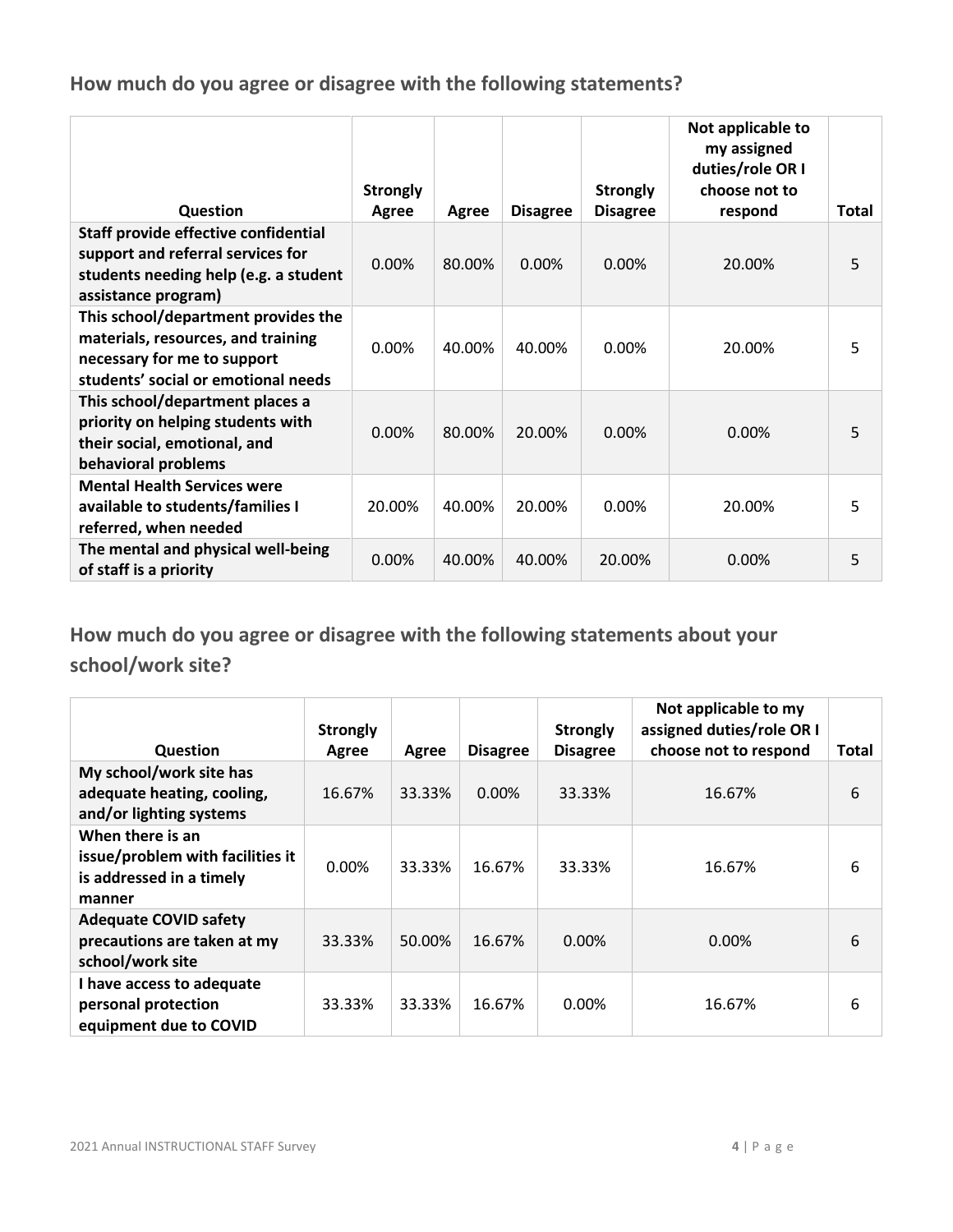**I need the state-mandated Reading Endorsement and I am actively seeking it.**

| I need the state-mandated Reading Endorsement and I am actively seeking it. | Percentage |
|-----------------------------------------------------------------------------|------------|
| Yes                                                                         | 33.33%     |
| <b>No</b>                                                                   | 16.67%     |
| Not applicable for my position                                              | 50.00%     |
| <b>Total</b>                                                                | 6          |

**The pandemic resulted in large challenges for teachers and students. Despite these difficulties, many have reported 'silver-lining' opportunities, events, and outcomes. Which of the options listed below do you consider to be positive results due to the pandemic. Select all that apply.**

| The pandemic resulted in large challenges for teachers and students. Despite these difficulties,<br>many have reported 'silver-lining' opportunities, events, and outcomes. Which of the options<br>listed below do you consider to be positive results due to the pandemic. Select all that apply. | Percentage |
|-----------------------------------------------------------------------------------------------------------------------------------------------------------------------------------------------------------------------------------------------------------------------------------------------------|------------|
| Using digital tools (i.e. Zoom/TEAMS)                                                                                                                                                                                                                                                               | 17.39%     |
| Using Zoom/TEAMS to communicate with other staff                                                                                                                                                                                                                                                    | 4.35%      |
| Using Zoom/TEAMS to communicate for staff meetings                                                                                                                                                                                                                                                  | 13.04%     |
| Using Zoom/TEAMS to communicate with students                                                                                                                                                                                                                                                       | 17.39%     |
| Using Zoom/TEAMS to communicate with families or parents                                                                                                                                                                                                                                            | 17.39%     |
| <b>Enhanced cleaning</b>                                                                                                                                                                                                                                                                            | 4.35%      |
| Improved collaboration between staff, supervisor, and/or families                                                                                                                                                                                                                                   | 0.00%      |
| Newly learned and implemented interventions                                                                                                                                                                                                                                                         | 4.35%      |
| Using Digital Tools to improve my lesson planning and delivery of instruction                                                                                                                                                                                                                       | 21.74%     |
| Improved Collaboration with District Program Specialists/Instructional Facilitators                                                                                                                                                                                                                 | $0.00\%$   |
| <b>Total</b>                                                                                                                                                                                                                                                                                        | 23         |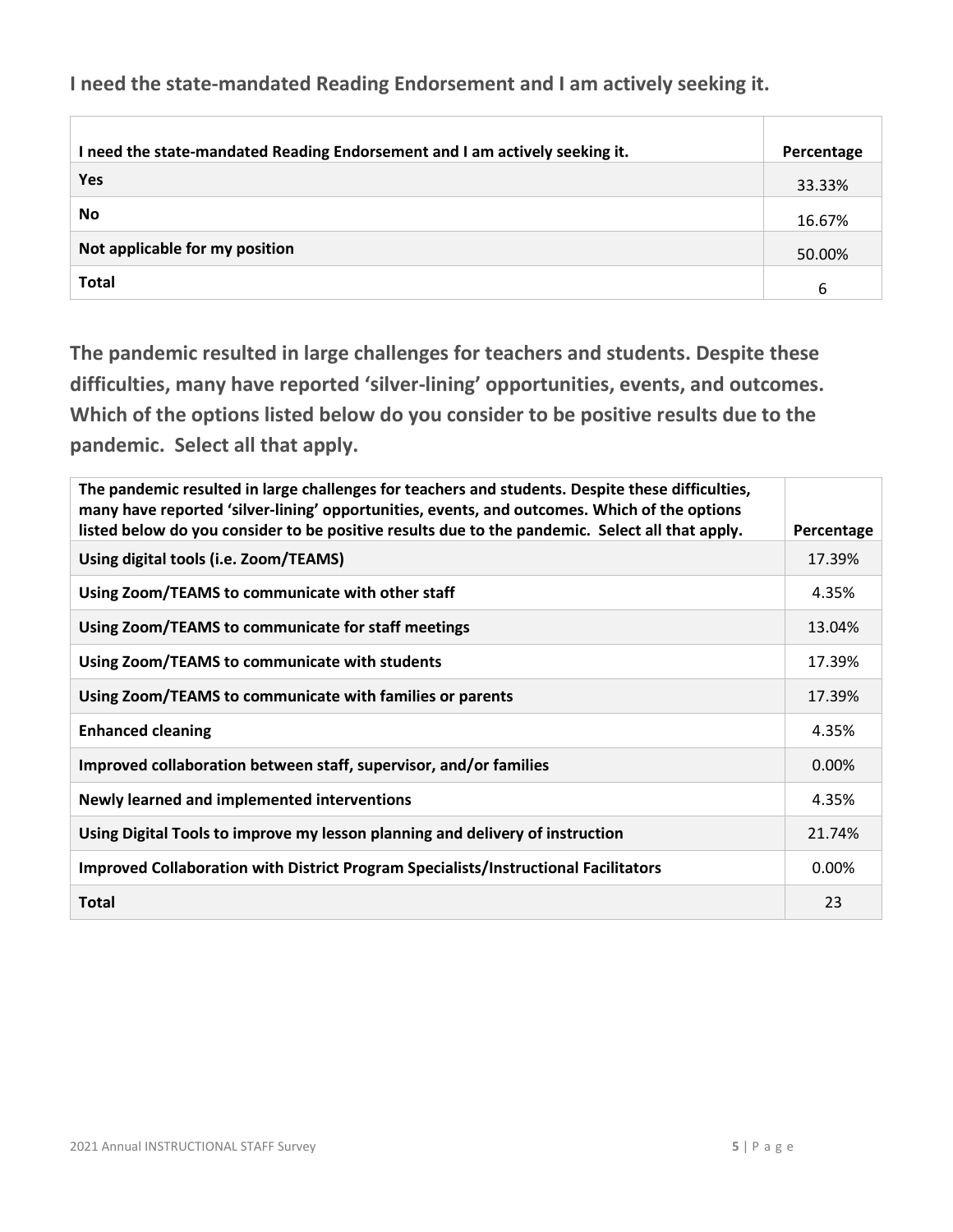**The next question is designed to gather information about your professional development interests. It eliminates an additional Professional Development Needs Assessment Survey. Please select all Professional Development choices that you are interested in.**

| The next question is designed to gather information about your professional development<br>interests. It eliminates an additional Professional Development Needs Assessment Survey.<br>Please select all Professional Development choices that you are interested in. | Percentage |
|-----------------------------------------------------------------------------------------------------------------------------------------------------------------------------------------------------------------------------------------------------------------------|------------|
| <b>High Expertise Teaching</b>                                                                                                                                                                                                                                        | 0.00%      |
| <b>Adopted Curriculum</b>                                                                                                                                                                                                                                             | 8.33%      |
| <b>Blackboard for Instruction</b>                                                                                                                                                                                                                                     | 0.00%      |
| <b>Data Dashboards</b>                                                                                                                                                                                                                                                | 0.00%      |
| <b>BEST Standards</b>                                                                                                                                                                                                                                                 | 8.33%      |
| <b>New Teacher Support (1-3 years)</b>                                                                                                                                                                                                                                | 8.33%      |
| <b>Writing workshop</b>                                                                                                                                                                                                                                               | 8.33%      |
| Effective Professional Learning Communities (PLC)/Collaborative Planning Teams (CPT)                                                                                                                                                                                  | 0.00%      |
| Visible Learning (including Learning Intentions and Success Criteria)                                                                                                                                                                                                 | 8.33%      |
| Using data to inform instruction (including data chats, using the i-Ready Toolbox)                                                                                                                                                                                    | 8.33%      |
| <b>Reading Endorsement: Competency 5</b>                                                                                                                                                                                                                              | 0.00%      |
| <b>Reading Endorsement: Competency 4</b>                                                                                                                                                                                                                              | 0.00%      |
| <b>Reading Endorsement: Competency 3</b>                                                                                                                                                                                                                              | 0.00%      |
| <b>Reading Endorsement: Competency 2</b>                                                                                                                                                                                                                              | 0.00%      |
| <b>Reading Endorsement: Competency 1</b>                                                                                                                                                                                                                              | 0.00%      |
| <b>Restorative Strategies</b>                                                                                                                                                                                                                                         | 16.67%     |
| <b>Safety and Security</b>                                                                                                                                                                                                                                            | 0.00%      |
| Science workshop (including standards-based instruction)                                                                                                                                                                                                              | 8.33%      |
| SEL (social-emotional learning) / Trauma-informed care                                                                                                                                                                                                                | 0.00%      |
| <b>Small group instructional strategies</b>                                                                                                                                                                                                                           | 16.67%     |
| Social Studies workshop (including standards-based instruction, best practice for high school<br>research, document-based questions)                                                                                                                                  | 0.00%      |
| <b>TEAMS</b>                                                                                                                                                                                                                                                          | 8.33%      |
| <b>Total</b>                                                                                                                                                                                                                                                          | 12         |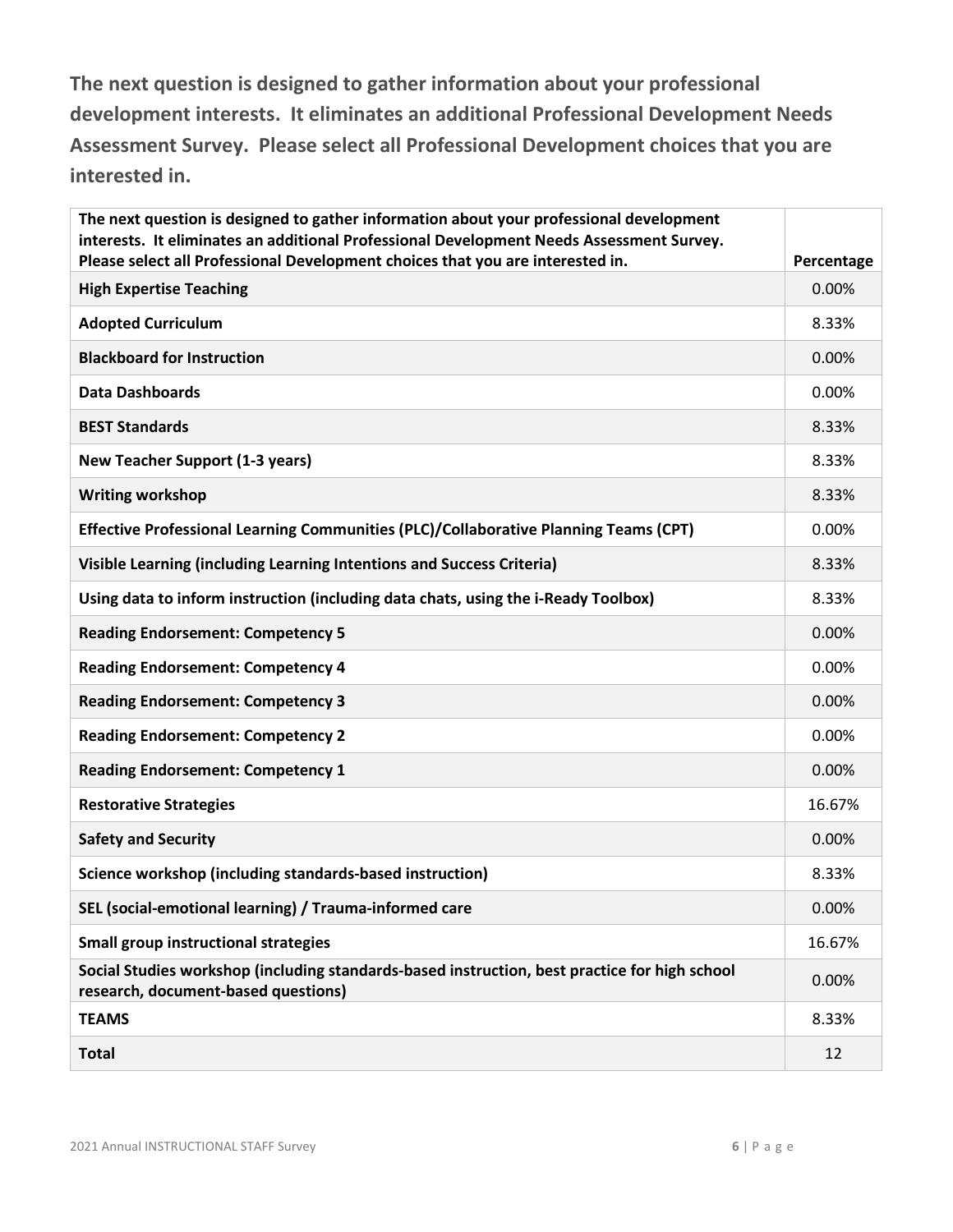# Sarasota School of Arts and Sciences Annual Survey Report

*2021 Annual CLASSIFIED STAFF Survey*

# **How much do you agree or disagree with the following statements about your school/work location?**

|                                               |                 |              |                 |                 | Not applicable to<br>my assigned |                |
|-----------------------------------------------|-----------------|--------------|-----------------|-----------------|----------------------------------|----------------|
|                                               |                 |              |                 |                 | duties/role OR I                 |                |
|                                               | <b>Strongly</b> |              |                 | <b>Strongly</b> | choose not to                    |                |
| Question                                      | <b>Agree</b>    | <b>Agree</b> | <b>Disagree</b> | <b>Disagree</b> | respond                          | Total          |
| <b>Collaboration among staff members is</b>   |                 |              |                 |                 |                                  |                |
| an expectation at my                          | 85.71%          | 14.29%       | 0.00%           | 0.00%           | 0.00%                            | $\overline{7}$ |
| school/department                             |                 |              |                 |                 |                                  |                |
| I am clearly informed about policies          |                 |              |                 |                 |                                  |                |
| and procedures at my school                   | 71.43%          | 28.57%       | 0.00%           | 0.00%           | 0.00%                            | $\overline{7}$ |
| site/department                               |                 |              |                 |                 |                                  |                |
| I am comfortable discussing concerns          | 85.71%          | 14.29%       | 0.00%           | 0.00%           | 0.00%                            | $\overline{7}$ |
| with my supervisor                            |                 |              |                 |                 |                                  |                |
| I am comfortable with my level of             |                 |              |                 |                 |                                  |                |
| decision-making at my                         | 71.43%          | 14.29%       | 0.00%           | 0.00%           | 14.29%                           | 7              |
| school/department                             |                 |              |                 |                 |                                  |                |
| I communicate with stakeholders               |                 |              |                 |                 |                                  |                |
| (school staff, parents/families) in a         | 85.71%          | 0.00%        | 0.00%           | 0.00%           | 14.29%                           | $\overline{7}$ |
| timely and ongoing basis                      |                 |              |                 |                 |                                  |                |
| I have access to written                      |                 |              |                 |                 |                                  |                |
| school/department emergency plans             | 100.00%         | 0.00%        | 0.00%           | 0.00%           | 0.00%                            | 7              |
| that clearly describe procedures to<br>follow |                 |              |                 |                 |                                  |                |
| I have adequate resources available to        | 85.71%          | 14.29%       | 0.00%           | 0.00%           | 0.00%                            | $\overline{7}$ |
| me to carry out my job responsibilities       |                 |              |                 |                 |                                  |                |
| My administrator(s)/supervisor(s)             | 71.43%          | 14.29%       | 0.00%           | 0.00%           | 14.29%                           | $\overline{7}$ |
| foster a culture of collaboration             |                 |              |                 |                 |                                  |                |
| My administrator(s)/supervisor(s)             |                 |              |                 |                 |                                  |                |
| foster a culture of support at my             | 85.71%          | 14.29%       | 0.00%           | 0.00%           | 0.00%                            | $\overline{7}$ |
| school/department                             |                 |              |                 |                 |                                  |                |
| My school/department provides me              |                 |              |                 |                 |                                  |                |
| with effective training in safety             | 85.71%          | 14.29%       | 0.00%           | 0.00%           | 0.00%                            | $\overline{7}$ |
| procedures                                    |                 |              |                 |                 |                                  |                |
| The staff work together to ensure an          |                 |              |                 |                 |                                  |                |
| orderly environment at my                     | 42.86%          | 28.57%       | 28.57%          | 0.00%           | 0.00%                            | $\overline{7}$ |
| school/department                             |                 |              |                 |                 |                                  |                |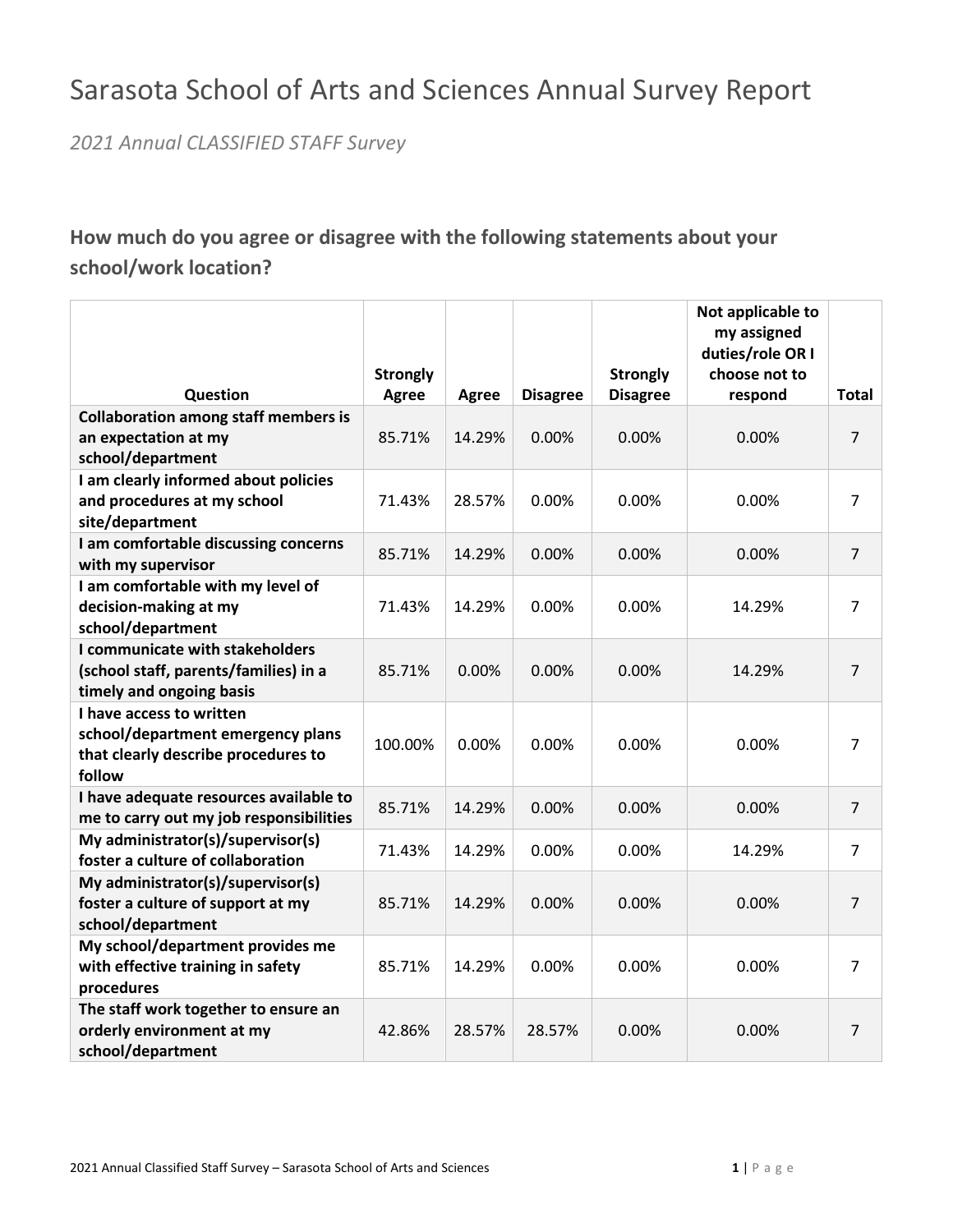**Please select Yes or No. I have been or felt uncomfortable because of the words or actions of others about:**

| <b>Question</b>                        | Yes   | <b>No</b> | Total |
|----------------------------------------|-------|-----------|-------|
| <b>Sexuality</b>                       | 0.00% | 100.00%   |       |
| Race or ethnicity                      | 0.00% | 100.00%   |       |
| <b>Physical or mental abilities</b>    | 0.00% | 100.00%   |       |
| <b>Cultural background or religion</b> | 0.00% | 100.00%   |       |

**The mental and physical well-being of staff is a priority.** 

| <b>Answer</b>                                                        | %      | Count |
|----------------------------------------------------------------------|--------|-------|
| <b>Strongly Agree</b>                                                | 85.71% | 6     |
| Agree                                                                | 14.29% | 1     |
| <b>Disagree</b>                                                      | 0.00%  | 0     |
| <b>Strongly Disagree</b>                                             | 0.00%  | 0     |
| Not applicable to my assigned duties/role OR I choose not to respond | 0.00%  | 0     |
| <b>Total</b>                                                         | 100%   | ⇁     |

**How much do you agree or disagree with the following statements about your school/work site?**

| <b>Question</b>                                                                            | <b>Strongly</b><br>Agree | Agree  | <b>Disagree</b> | <b>Strongly</b><br><b>Disagree</b> | Not applicable to my<br>assigned duties/role OR I<br>choose not to respond | Total |
|--------------------------------------------------------------------------------------------|--------------------------|--------|-----------------|------------------------------------|----------------------------------------------------------------------------|-------|
| My school/work site has<br>adequate heating, cooling,<br>and/or lighting systems           | 85.71%                   | 14.29% | $0.00\%$        | $0.00\%$                           | $0.00\%$                                                                   | 7     |
| When there is an<br>issue/problem with facilities it<br>is addressed in a timely<br>manner | 85.71%                   | 14.29% | 0.00%           | $0.00\%$                           | $0.00\%$                                                                   | 7     |
| <b>Adequate COVID safety</b><br>precautions are taken at my<br>school/work site            | 85.71%                   | 14.29% | $0.00\%$        | $0.00\%$                           | 0.00%                                                                      | 7     |
| I have access to adequate<br>personal protection<br>equipment due to COVID                 | 100.00%                  | 0.00%  | $0.00\%$        | $0.00\%$                           | 0.00%                                                                      | 7     |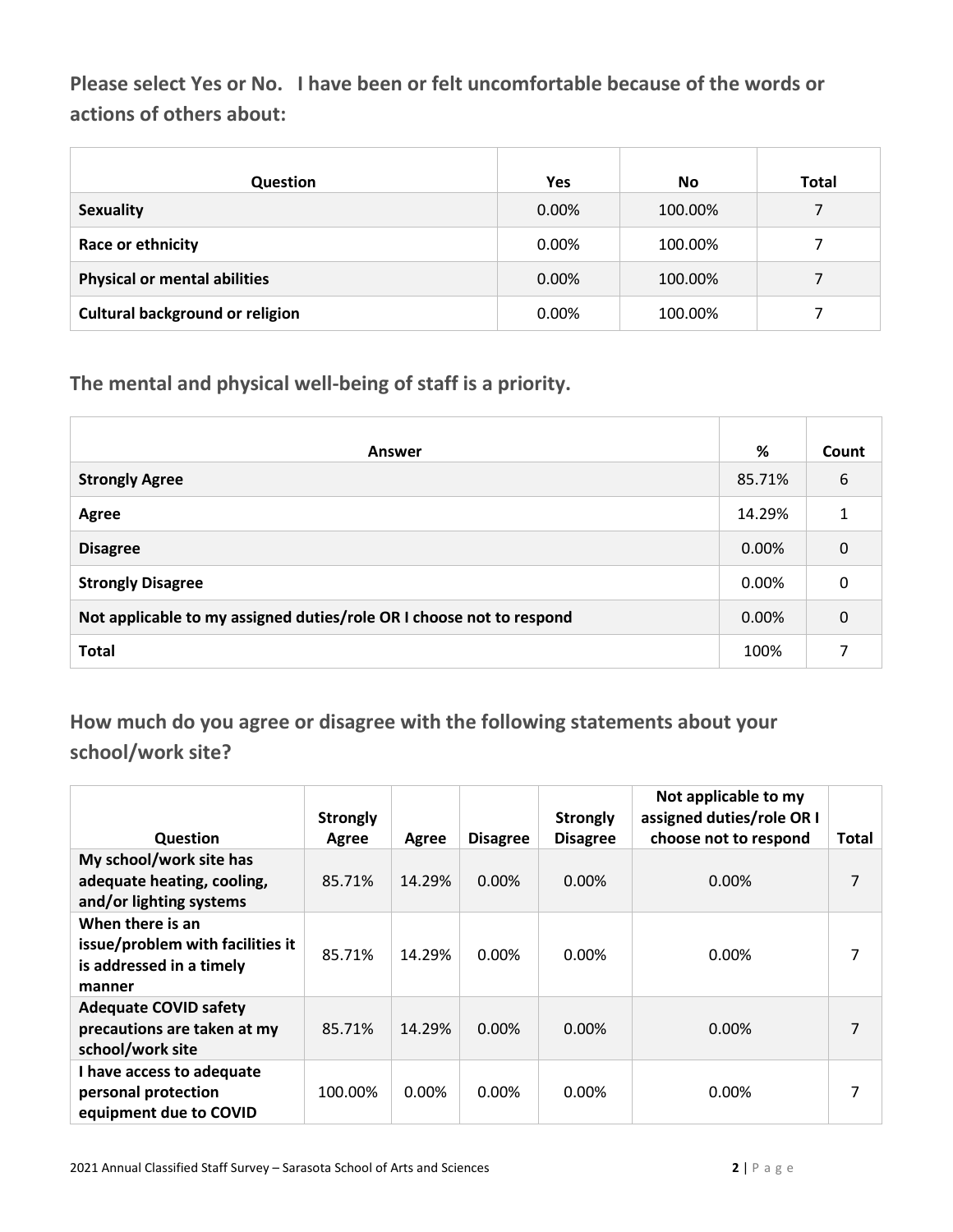**The next question is designed to gather information about your professional development interests. This question eliminates an additional Professional Development Needs Assessment Survey. Please select all Professional Development choices that you are interested in.**

| Answer                                                          | Count          |
|-----------------------------------------------------------------|----------------|
| Facilitron (room reservation system)                            | $\mathbf 0$    |
| <b>Behavior Management/CHAMPS</b>                               | 3              |
| <b>Bookkeeping Topics</b>                                       | $\Omega$       |
| <b>Computer Programming</b>                                     | $\mathbf{0}$   |
| Collaboration with classroom teacher to meet needs of students  | $\mathbf{1}$   |
| <b>Microsoft Word</b>                                           | $\mathbf{0}$   |
| <b>Crisis Prevention Intervention (CPI)ESD Financial System</b> | $\Omega$       |
| <b>Microsoft Excel</b>                                          | 0              |
| <b>Microsoft Publisher</b>                                      | $\Omega$       |
| <b>Microsoft OneDrive</b>                                       | $\mathbf 0$    |
| <b>Microsoft Teams</b>                                          | 1              |
| <b>Novus School Board Agenda System</b>                         | $\mathbf{0}$   |
| <b>Paraprofessional to Teacher Opportunities</b>                | $\overline{2}$ |
| <b>Professional Development System</b>                          | $\Omega$       |
| Qualtrics (online survey software)                              | $\Omega$       |
| <b>Small Group Instruction</b>                                  | $\Omega$       |
| <b>SysAid (Help Ticket System)</b>                              | $\Omega$       |
| <b>Total</b>                                                    | 7              |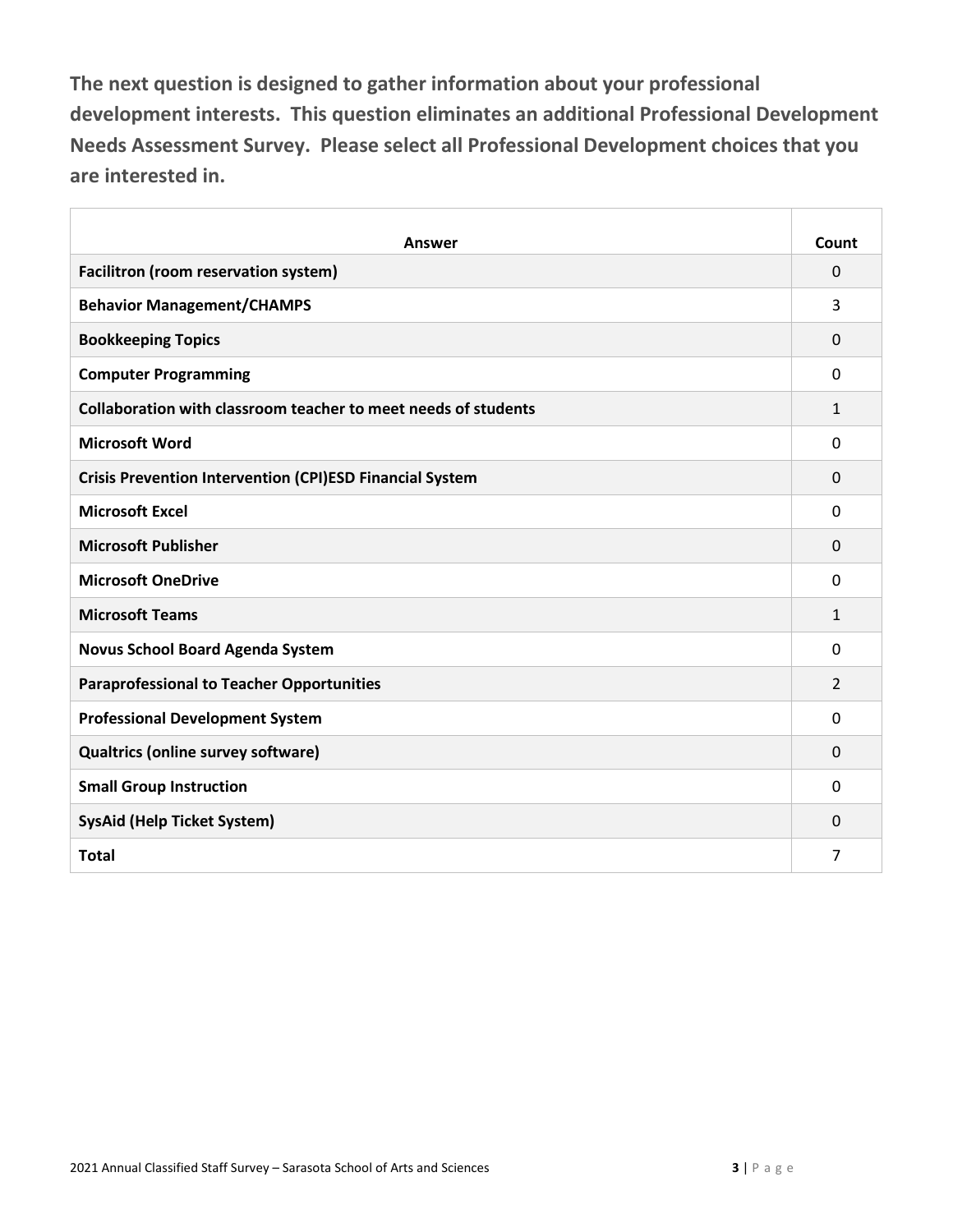# Sarasota School of Arts and Sciences Instructional Staff Report

*2021 Annual INSTRUCTIONAL STAFF Survey*

### **How much do you agree or disagree with the following statements about your school/work location?**

|                                               |                 |              |                 |                 | Not applicable<br>to my assigned |              |
|-----------------------------------------------|-----------------|--------------|-----------------|-----------------|----------------------------------|--------------|
|                                               |                 |              |                 |                 | duties/role OR                   |              |
|                                               | <b>Strongly</b> |              |                 | <b>Strongly</b> | I choose not to                  |              |
| Question<br>I am comfortable with my level of | <b>Agree</b>    | <b>Agree</b> | <b>Disagree</b> | <b>Disagree</b> | respond                          | <b>Total</b> |
| decision-making at my                         | 35.14%          | 45.95%       | 16.22%          | 2.70%           | 0.00%                            | 37           |
| school/department                             |                 |              |                 |                 |                                  |              |
| I am comfortable discussing                   |                 |              |                 |                 |                                  |              |
| concerns with my supervisor                   | 43.24%          | 35.14%       | 13.51%          | 8.11%           | 0.00%                            | 37           |
| My administrator(s)/supervisor(s)             |                 |              |                 |                 |                                  |              |
| foster a culture of support at my             | 40.54%          | 40.54%       | 13.51%          | 5.41%           | 0.00%                            | 37           |
| school/department                             |                 |              |                 |                 |                                  |              |
| My administrator(s)/supervisor(s)             |                 |              |                 |                 |                                  |              |
| foster a culture of collaboration             | 29.73%          | 54.05%       | 13.51%          | 2.70%           | 0.00%                            | 37           |
| <b>Collaboration among staff</b>              |                 |              |                 |                 |                                  |              |
| members is an expectation at my               | 36.11%          | 52.78%       | 5.56%           | 5.56%           | 0.00%                            | 36           |
| school/department                             |                 |              |                 |                 |                                  |              |
| The staff work together to ensure             |                 |              |                 |                 |                                  |              |
| an orderly environment at my                  | 43.24%          | 43.24%       | 5.41%           | 8.11%           | 0.00%                            | 37           |
| school/department                             |                 |              |                 |                 |                                  |              |
| I am clearly informed about                   |                 |              |                 |                 |                                  |              |
| policies and procedures at my                 | 40.54%          | 43.24%       | 10.81%          | 5.41%           | 0.00%                            | 37           |
| school site/department                        |                 |              |                 |                 |                                  |              |
| I have access to written                      |                 |              |                 |                 |                                  |              |
| school/department emergency                   | 70.27%          | 27.03%       | 0.00%           | 2.70%           | 0.00%                            | 37           |
| plans that clearly describe                   |                 |              |                 |                 |                                  |              |
| procedures to follow                          |                 |              |                 |                 |                                  |              |
| My school/department provides                 |                 |              |                 |                 |                                  |              |
| me with effective training in safety          | 48.65%          | 43.24%       | 5.41%           | 2.70%           | 0.00%                            | 37           |
| procedures                                    |                 |              |                 |                 |                                  |              |
| The Student Code of Conduct is                | 35.14%          | 32.43%       | 10.81%          | 21.62%          | 0.00%                            | 37           |
| applied equally to students                   |                 |              |                 |                 |                                  |              |
| <b>Staff recognize students for</b>           | 43.24%          | 37.84%       | 16.22%          | 2.70%           | 0.00%                            | 37           |
| positive behavior                             |                 |              |                 |                 |                                  |              |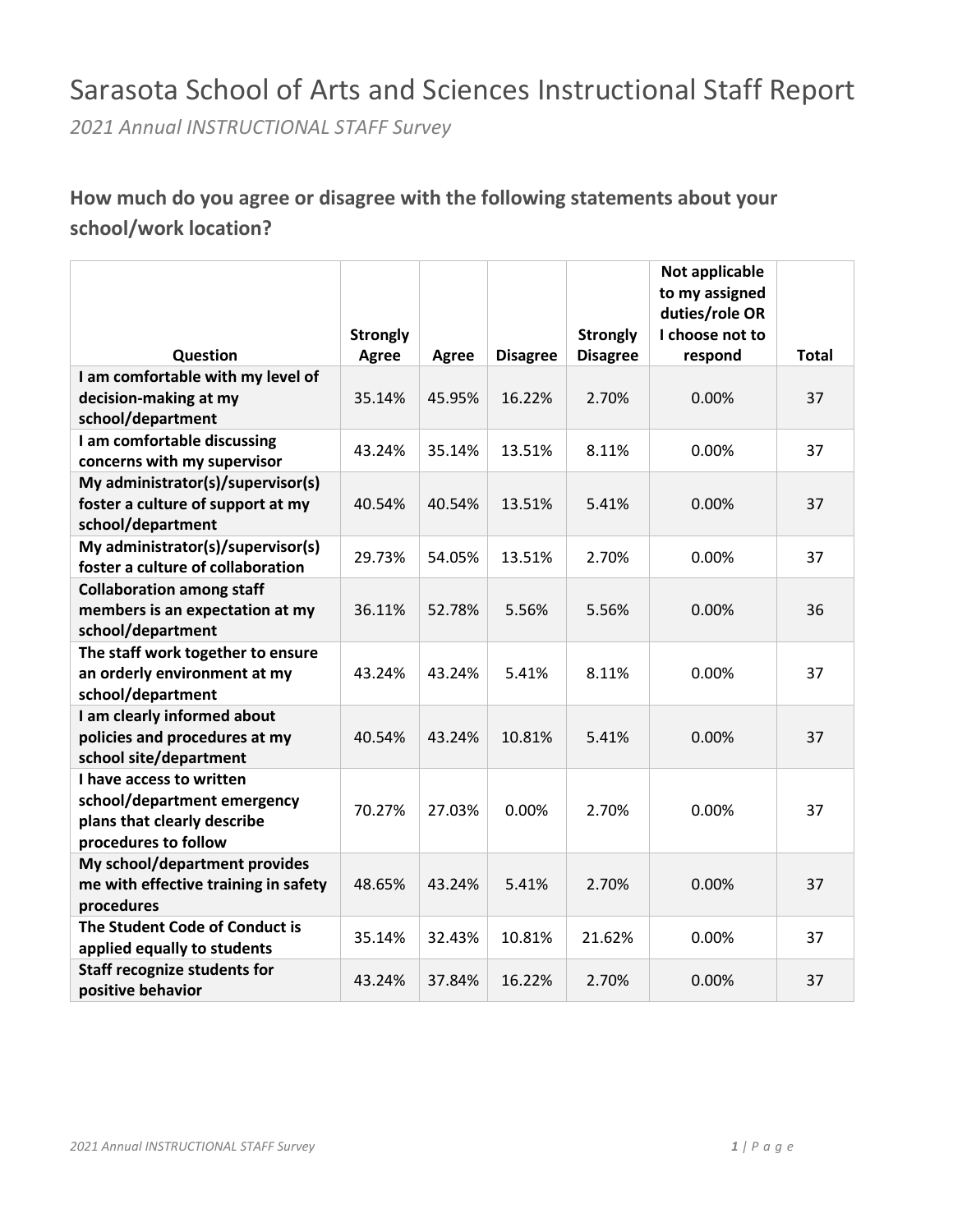#### **I have been or felt uncomfortable because of the words or actions of others about:**

| <b>Question</b>                 | <b>Yes</b> | <b>No</b> | Total |
|---------------------------------|------------|-----------|-------|
| race or ethnicity               | 5.41%      | 94.59%    | 37    |
| cultural background or religion | 5.41%      | 94.59%    | 37    |
| physical or mental abilities    | 2.70%      | 97.30%    | 37    |
| sexuality                       | 8.11%      | 91.89%    | 37    |

**How much do you agree or disagree with the following statements?**

|                                                                                                                                                   |                 |              |                 |                 | Not applicable to<br>my assigned |              |
|---------------------------------------------------------------------------------------------------------------------------------------------------|-----------------|--------------|-----------------|-----------------|----------------------------------|--------------|
|                                                                                                                                                   |                 |              |                 |                 | duties/role OR I                 |              |
|                                                                                                                                                   | <b>Strongly</b> |              |                 | <b>Strongly</b> | choose not to                    |              |
| Question                                                                                                                                          | <b>Agree</b>    | <b>Agree</b> | <b>Disagree</b> | <b>Disagree</b> | respond                          | <b>Total</b> |
| I am comfortable helping<br>parents support their<br>children's learning at home                                                                  | 48.65%          | 48.65%       | 2.70%           | 0.00%           | 0.00%                            | 37           |
| I am comfortable helping<br>parents understand when<br>their child needs to learn<br>social, emotional, and/or<br>character skills                | 48.65%          | 45.95%       | 5.41%           | 0.00%           | 0.00%                            | 37           |
| I am provided with the<br>appropriate resources and<br>support to use technology to<br>help me improve the delivery<br>of instruction or services | 62.16%          | 35.14%       | 2.70%           | 0.00%           | 0.00%                            | 37           |
| I am provided with the<br>appropriate resources and<br>support to analyze relevant<br>data to guide my instructional<br>practice or work          | 54.05%          | 40.54%       | 5.41%           | 0.00%           | 0.00%                            | 37           |
| I consistently use student data<br>from classwork and<br>assessments to guide my<br>instruction                                                   | 48.65%          | 37.84%       | 5.41%           | 0.00%           | 8.11%                            | 37           |
| Our school has the<br>appropriate staffing to<br>support students with special<br>needs or disabilities                                           | 40.54%          | 35.14%       | 18.92%          | 5.41%           | 0.00%                            | 37           |
| I know how to get information<br>and who to ask for resources<br>to support me when working<br>with students with disabilities                    | 54.05%          | 40.54%       | 2.70%           | 0.00%           | 2.70%                            | 37           |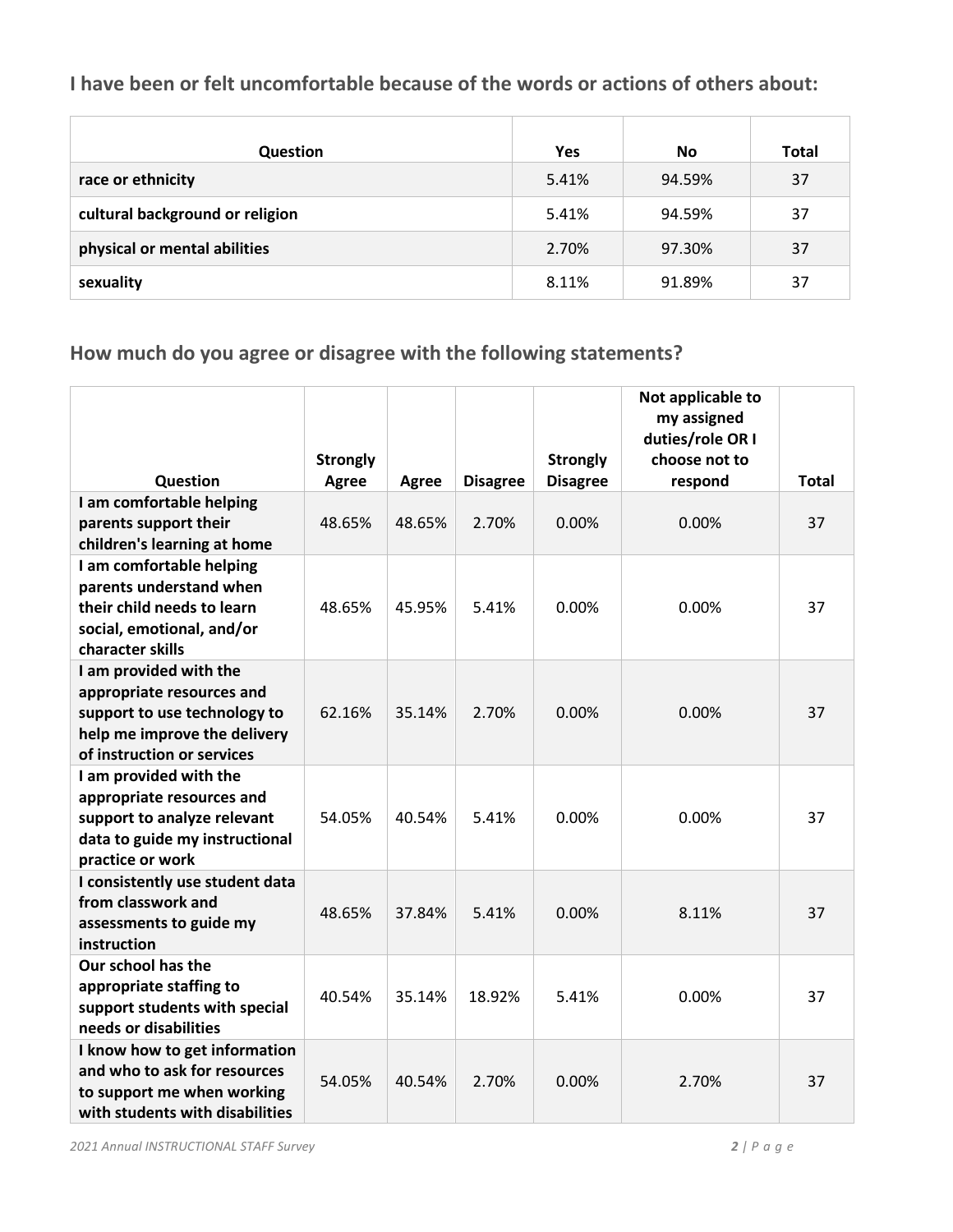**Please indicate the frequency of use for communication between parents/families and yourself.**

| <b>Question</b>           | <b>Always</b> | <b>Often</b> | <b>Sometimes</b> | Rarely | <b>Not Applicable</b> | Total |
|---------------------------|---------------|--------------|------------------|--------|-----------------------|-------|
| <b>Telephone calls</b>    | 13.51%        | 13.51%       | 32.43%           | 40.54% | 0.00%                 | 37    |
| <b>Text messages</b>      | $0.00\%$      | 11.11%       | 11.11%           | 27.78% | 50.00%                | 36    |
| <b>Emails</b>             | 64.86%        | 32.43%       | 0.00%            | 2.70%  | $0.00\%$              | 37    |
| <b>Remind Application</b> | 5.56%         | 16.67%       | 2.78%            | 25.00% | 50.00%                | 36    |
| <b>Blackboard</b>         | $0.00\%$      | $0.00\%$     | 0.00%            | 11.11% | 88.89%                | 36    |
| <b>Class Dojo</b>         | $0.00\%$      | $0.00\%$     | 2.78%            | 5.56%  | 91.67%                | 36    |
| <b>Teacher Newsletter</b> | 22.22%        | 16.67%       | 0.00%            | 13.89% | 47.22%                | 36    |
| <b>Other</b>              | 27.27%        | 18.18%       | 0.00%            | 9.09%  | 45.45%                | 11    |

**Identify your knowledge and understanding about: (0 being the least and 10 being the most)**

| <b>Field</b>                                            | Mean | Count |
|---------------------------------------------------------|------|-------|
| using the Multi-Tiered System of Support (MTSS) process | 7.36 | 33    |
| adjusting my instruction based on an ESE child's IEP    | 8.86 | 37    |

**Strategies I use most often to close the achievement gap for all students (i.e. Black, Hispanic, ELL, SWD, High/Low Socio-Economic Status) are: Choose all that apply.**

| Strategies I use most often to close the achievement gap for all students (i.e. Black, Hispanic, ELL,<br>SWD, High/Low Socio-Economic Status) are: Choose all that apply. | Percentage |
|---------------------------------------------------------------------------------------------------------------------------------------------------------------------------|------------|
| Providing small group instruction                                                                                                                                         | 24.79%     |
| Recommending kids for Advance Work Classes/Accelerated Courses                                                                                                            | 12.40%     |
| Re-grouping students based on the data                                                                                                                                    | 14.88%     |
| <b>Mentoring</b>                                                                                                                                                          | 18.18%     |
| Using effective classroom management skills                                                                                                                               | 29.75%     |
| <b>Total</b>                                                                                                                                                              | 121        |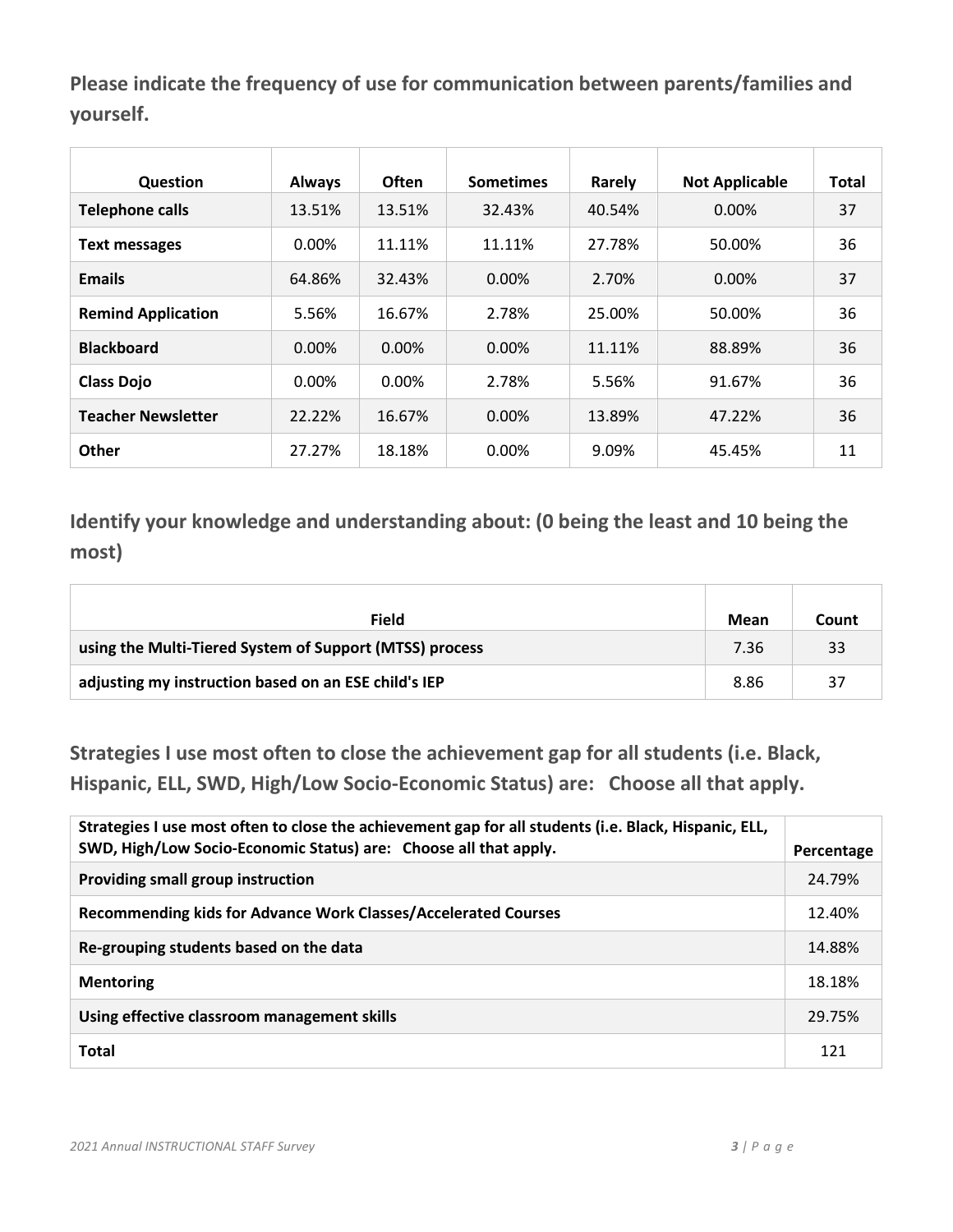**How much do you agree or disagree with the following statements?**

|                                                                                                                                                 | <b>Strongly</b> |        |                 | <b>Strongly</b> | Not applicable to<br>my assigned<br>duties/role OR I<br>choose not to |              |
|-------------------------------------------------------------------------------------------------------------------------------------------------|-----------------|--------|-----------------|-----------------|-----------------------------------------------------------------------|--------------|
| <b>Question</b>                                                                                                                                 | Agree           | Agree  | <b>Disagree</b> | <b>Disagree</b> | respond                                                               | <b>Total</b> |
| Staff provide effective confidential<br>support and referral services for<br>students needing help (e.g. a student<br>assistance program)       | 51.35%          | 37.84% | 2.70%           | $0.00\%$        | 8.11%                                                                 | 37           |
| This school/department provides the<br>materials, resources, and training<br>necessary for me to support<br>students' social or emotional needs | 54.05%          | 37.84% | 5.41%           | 0.00%           | 2.70%                                                                 | 37           |
| This school/department places a<br>priority on helping students with<br>their social, emotional, and<br>behavioral problems                     | 59.46%          | 35.14% | 2.70%           | 0.00%           | 2.70%                                                                 | 37           |
| <b>Mental Health Services were</b><br>available to students/families I<br>referred, when needed                                                 | 62.16%          | 21.62% | 2.70%           | 0.00%           | 13.51%                                                                | 37           |
| The mental and physical well-being<br>of staff is a priority                                                                                    | 45.95%          | 35.14% | 10.81%          | 5.41%           | 2.70%                                                                 | 37           |

**How much do you agree or disagree with the following statements about your school/work site?**

| <b>Question</b>                                                                            | <b>Strongly</b><br>Agree | Agree  | <b>Disagree</b> | <b>Strongly</b><br><b>Disagree</b> | Not applicable to my<br>assigned duties/role OR I<br>choose not to respond | Total |
|--------------------------------------------------------------------------------------------|--------------------------|--------|-----------------|------------------------------------|----------------------------------------------------------------------------|-------|
| My school/work site has<br>adequate heating, cooling,<br>and/or lighting systems           | 64.86%                   | 29.73% | 5.41%           | $0.00\%$                           | 0.00%                                                                      | 37    |
| When there is an<br>issue/problem with facilities it<br>is addressed in a timely<br>manner | 62.16%                   | 35.14% | 2.70%           | $0.00\%$                           | 0.00%                                                                      | 37    |
| <b>Adequate COVID safety</b><br>precautions are taken at my<br>school/work site            | 75.68%                   | 24.32% | $0.00\%$        | $0.00\%$                           | $0.00\%$                                                                   | 37    |
| I have access to adequate<br>personal protection<br>equipment due to COVID                 | 75.68%                   | 24.32% | $0.00\%$        | 0.00%                              | 0.00%                                                                      | 37    |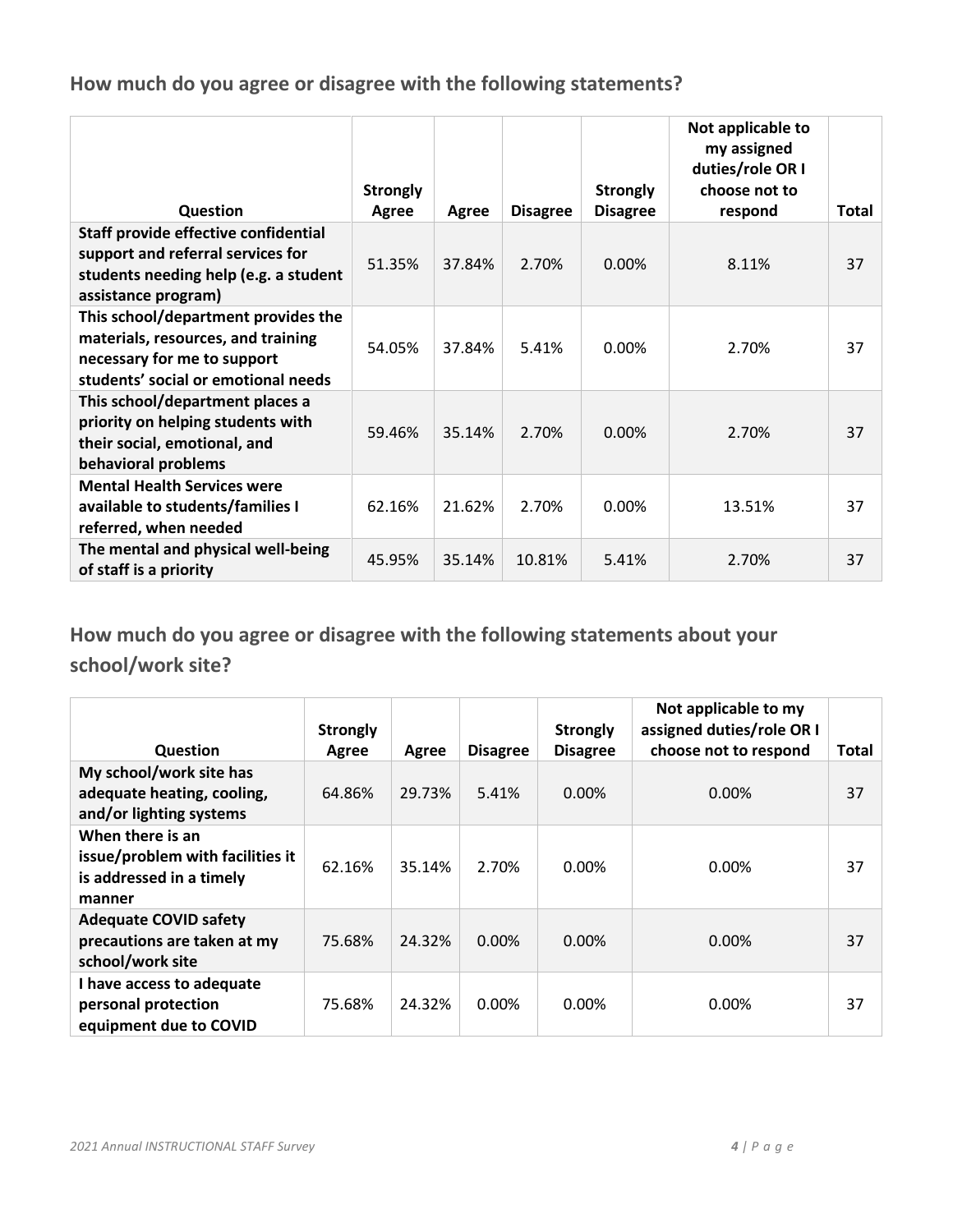**I need the state-mandated Reading Endorsement and I am actively seeking it.**

| I need the state-mandated Reading Endorsement and I am actively seeking it. | Percentage |
|-----------------------------------------------------------------------------|------------|
| Yes                                                                         | 10.81%     |
| No                                                                          | 27.03%     |
| Not applicable for my position                                              | 62.16%     |
| <b>Total</b>                                                                | 37         |

**The pandemic resulted in large challenges for teachers and students. Despite these difficulties, many have reported 'silver-lining' opportunities, events, and outcomes. Which of the options listed below do you consider to be positive results due to the pandemic. Select all that apply.**

| The pandemic resulted in large challenges for teachers and students. Despite these difficulties,<br>many have reported 'silver-lining' opportunities, events, and outcomes. Which of the options<br>listed below do you consider to be positive results due to the pandemic. Select all that apply. | Percentage |
|-----------------------------------------------------------------------------------------------------------------------------------------------------------------------------------------------------------------------------------------------------------------------------------------------------|------------|
| Using digital tools (i.e. Zoom/TEAMS)                                                                                                                                                                                                                                                               | 14.93%     |
| Using Zoom/TEAMS to communicate with other staff                                                                                                                                                                                                                                                    | 12.67%     |
| Using Zoom/TEAMS to communicate for staff meetings                                                                                                                                                                                                                                                  | 14.03%     |
| Using Zoom/TEAMS to communicate with students                                                                                                                                                                                                                                                       | 12.22%     |
| Using Zoom/TEAMS to communicate with families or parents                                                                                                                                                                                                                                            | 9.05%      |
| <b>Enhanced cleaning</b>                                                                                                                                                                                                                                                                            | 11.31%     |
| Improved collaboration between staff, supervisor, and/or families                                                                                                                                                                                                                                   | 5.43%      |
| Newly learned and implemented interventions                                                                                                                                                                                                                                                         | 6.33%      |
| Using Digital Tools to improve my lesson planning and delivery of instruction                                                                                                                                                                                                                       | 12.22%     |
| Improved Collaboration with District Program Specialists/Instructional Facilitators                                                                                                                                                                                                                 | 1.81%      |
| <b>Total</b>                                                                                                                                                                                                                                                                                        | 221        |